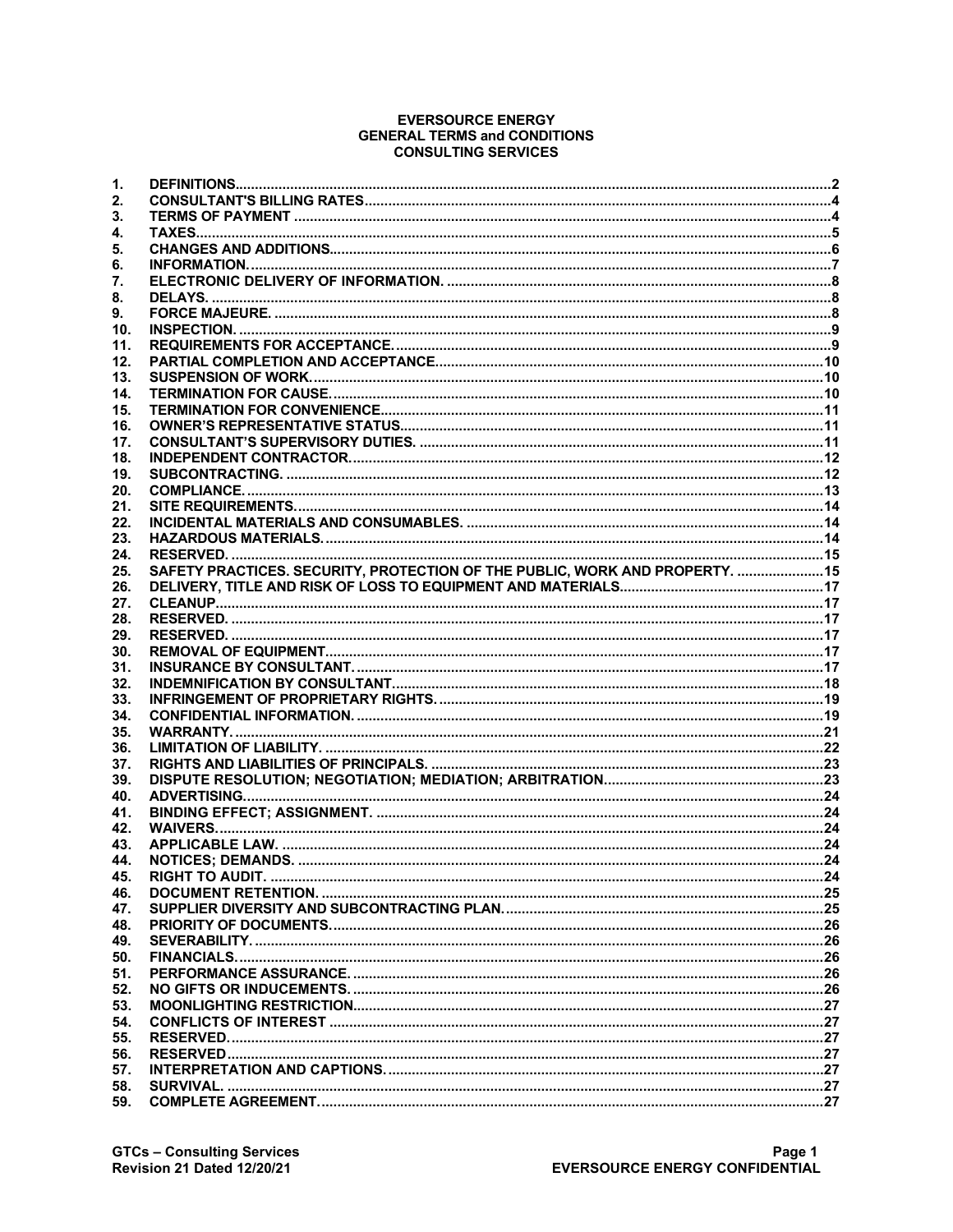# **1. DEFINITIONS.**

**All capitalized terms used herein, or elsewhere in the Agreement, shall have the meanings ascribed to them in this Article 1, unless such terms are otherwise defined in the Agreement. The terms "include(s)", "included" and "including" are used without limitation.**

- 1.1 ACCEPTANCE**:** The Owner's determination that the Consultant has completed the Work in compliance with the Agreement requirements and satisfied the requirements as applicable, in Article 11 "REQUIREMENTS FOR ACCEPTANCE."
- 1.2 AFFILIATE: Any company or other business entity that (i) controls, (ii) is controlled by or (iii) is under common control with a Party or its parent. A company or other business entity shall be deemed to control a company if it has the power to direct or cause the direction of the management or policies of such company or other business entity, whether through the ownership of voting securities, by contract, or otherwise.
- 1.3 AGREEMENT: The collective term used to describe all documents comprising each agreement between the parties for the Work, including the Order, General Terms and Conditions, the Exhibits and Attachments to the General Terms and Conditions, Special Terms and Conditions (if applicable), Specifications, any items specifically incorporated by reference and/or issued (including any documents issued with respect to any change order, modification or amendment) or provided by Owner to Consultant in connection herewith, and any amendments to the foregoing agreed to in writing by the parties. If the Order that references this Agreement inadvertently also references standard terms, PO General Terms and Conditions Rev. 1 (04.02.15) ("PO GTCs"), such PO GTCs shall not apply or bind either party and shall be superseded by the terms of this Agreement.
	- 1.4 BUSINESS DAYS: Any day other than Saturday, Sunday and days observed as legal holidays by the federal or state government applicable to the Owner's Site(s) of Agreement performance.
	- 1.5 CONFIDENTIAL INFORMATION: Confidential and/or proprietary information of a Party to this Agreement. Owner's Confidential information includes written, oral, or electronic information and Information containing personal information, personal financial information, employee or customer information, personally identifiable information, protected health information, proprietary information or any other information provides to Consultant, including, without limitation, business plans, marketing strategies, bidding activities, commercial, technical and performance information, contracts, financial Information, research documentation, information about investors or any company or individual with whom Owner does business, information considered by Owner to be a trade secret and/or of a commercially valuable and sensitive nature or information that may otherwise be deemed confidential by law or regulatory agency, including Information described in Section 34.9 "CONFIDENTIAL INFORMATION". The parties intend that the designation of Consultant's Information as Confidential Information shall be limited to non-public financial information and other non-public information that has unique commercial value and was developed independently from the Work.
	- 1.6 CONSULTANT: The entity issued an Order by Owner.
	- 1.7 CONSULTANT RESOURCES: Consultant's and any Subcontractor's employees, contract employees, consultants, agents, and all other persons of entities employed by or under the control of Consultant or any Subcontractor.
	- 1.8 CONSULTANT'S REPRESENTATIVE: The individual identified by Consultant with authority to act on behalf of Consultant in performance of the Agreement.
	- 1.9 DIRECT ACTUAL COSTS: Reasonable direct expenses actually incurred, supported with adequate documentation, to perform a task.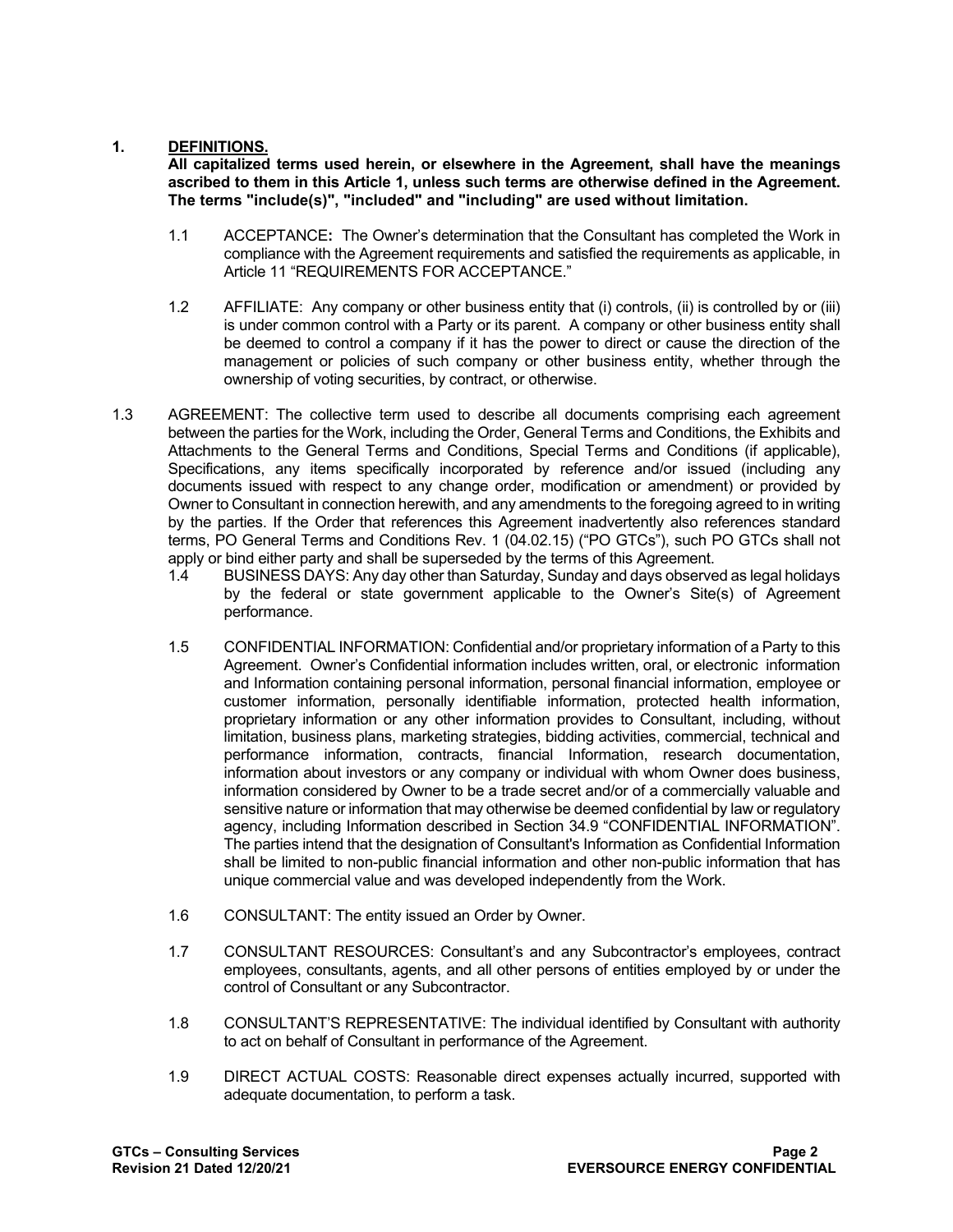- 1.10 ENVIRONMENTAL LAWS: Shall mean all applicable laws and any administrative or judicial interpretations thereof relating to: (a) the regulation, protection or use of the environment; (b) the conservation, management, development, control and/or use of natural resources and wildlife; (c) the management, manufacture, possession, use, generation, transportation, treatment, storage, disposal, release, threatened release, abatement, removal, remediation, or handling of, or exposure to, any Hazardous Materials; or (d) noise.
- 1.11 RESERVED.
- 1.12 EVERSOURCE: Eversource Energy Service Company, a Connecticut corporation, for itself or as agent for its Affiliates, dba Eversource Energy.
- 1.13 FINAL ACCEPTANCE: Owner's written acknowledgement, determined in its sole discretion, that Consultant has completed all or a specified portion, if required or contemplated by the Agreement, of the Work in accordance with the requirements of the Agreement.
- 1.14 FINAL PAYMENT: That payment to be made to Consultant by Owner after Final Acceptance.
- 1.15 HAZARDOUS MATERIALS: The collective term used to describe (a) any petrochemical or petroleum products, oil, waste oil, asbestos in any form that is or could become friable, urea formaldehyde foam insulations, lead-based oil paint and polychlorinated biphenyls; (b) any products, mixtures, compounds, materials or wastes, air emissions, toxic substances, wastewater discharges and any chemical, material or substance that may give rise to liability pursuant to, or is listed or regulated under, or the human exposure to which or the release of which is controlled or limited by applicable Environmental Laws; and (c) any materials or substances defined in Environmental Laws as "hazardous", "toxic", "pollutant', or "contaminant", or words of similar meaning or regulatory effect.
- 1.16 INFORMATION: All intellectual property, computer software and documentation, studies, data, reports, documents, designs, plans, drawings, calculations, test results, Specifications, electronic communications and data, or other information, in whatever form or media. This includes any patents, trademarks, service marks, copyrights, or trade secrets or any devices, designs, methods, or written works developed or capable of being developed during the course of this agreement.
- 1.17 ORDER: The document issued by Owner for specific Work, which shall be a Purchase Order for any procurements by such Owner. Any PO GTCs that may be referenced in the Order shall be excluded from the Agreement to which these General Terms and Conditions are referenced or attached and are hereby deleted. Any additional or conflicting terms and conditions in Consultant's confirmation thereof, or Consultant's documentation, including invoices, are hereby expressly rejected and excluded from the Agreement, are inapplicable to the Agreement, shall not be considered part of the Order(s), and shall be of no force and effect.
- 1.18 OWNER: "Owner" shall mean Eversource or its affiliated company or companies listed in the "Furnish and Ship To" block on the face of the first page of the Purchase Order under which the Agreement is issued, or the Eversource Affiliate that has ordered the Work. Each Owner shall be solely responsible to Consultant for Work awarded by such Owner. No Eversource Affiliate that is not the Owner as to any particular Work awarded shall be jointly and severally liable for Owner obligations hereunder with respect to such Work.
- 1.19 OWNER'S REPRESENTATIVE: The individual identified by the Owner to be the Owner's primary contact and representative for matters relating to the Work.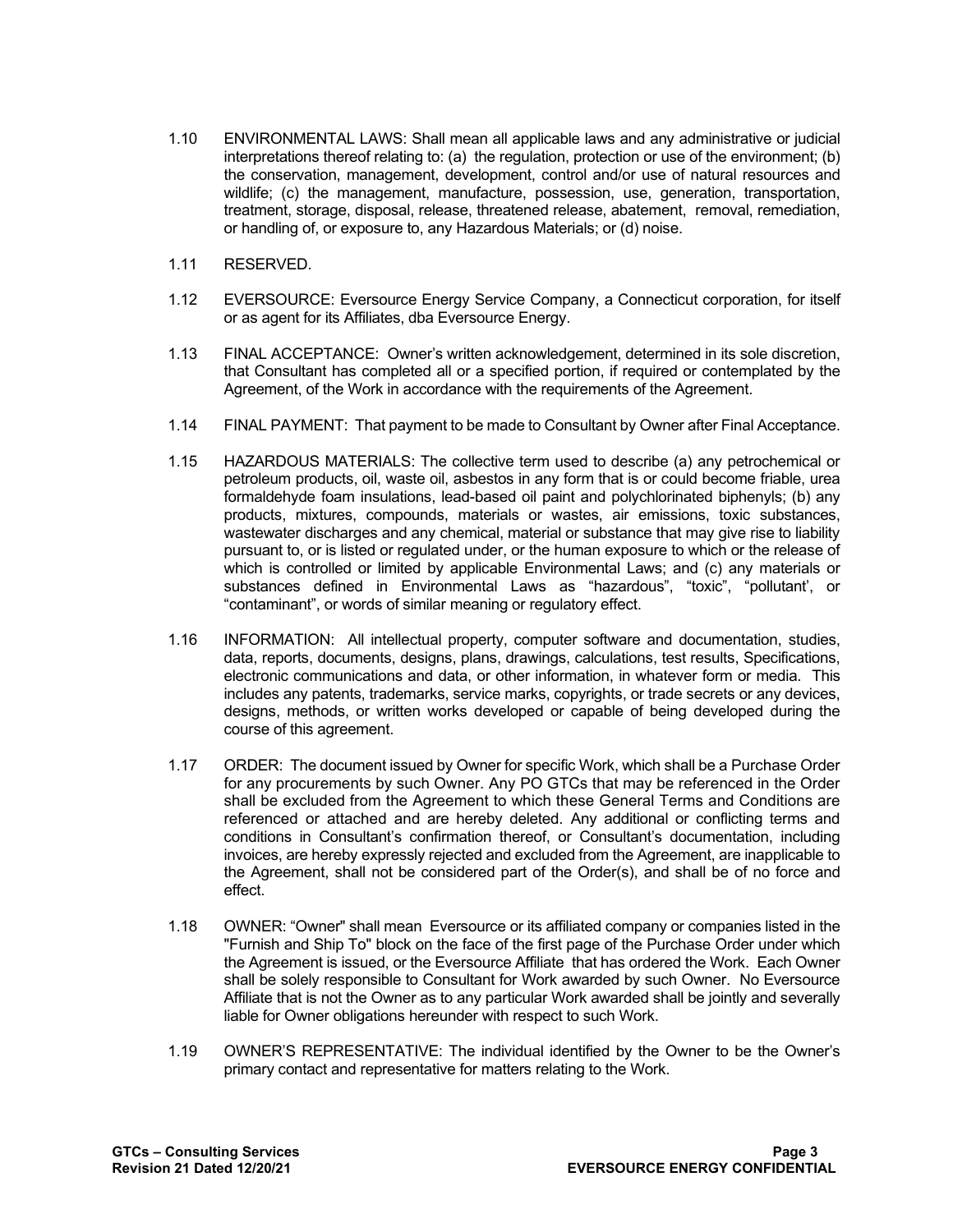- 1.20 PARTY: Each of Owner and Consultant
- 1.21 SERVICES: A specific service furnished by or on behalf of Consultant under the Agreement and as part of the Work. The Services are specified in the Agreement documents.
- 1.22 SITE: The location other than Consultant's facilities at which the Work is to be performed. The Site can include Owner's property, Owner rights of way, or other property not owned by Owner where Work is to be performed.
- 1.23 SPECIAL TERMS AND CONDITIONS: The Special Terms and Conditions, if any, attached hereto and made a part of the Agreement.
- 1.24 SPECIFICATIONS: The Work requirements, specifications or technical specifications, which may include instructions, scope or statement of work, written requirements for materials, equipment, construction, systems, standards, Information and workmanship for the Work and performance of Services, as provided, supplemental or revised from time to time by Owner.
- 1.25 SUBCONTRACTOR: Any subcontractor, independent contractor, licensor or supplier, at any tier, who furnishes materials, supplies, facilities and/or Services to Consultant to meet Consultant's obligations to perform Work under the Agreement.
- 1.26 WORK: The terms used to describe collectively, all materials, Information and Services as referenced in the Agreement documents, and all related duties, obligations and responsibilities undertaken or required to be undertaken by Consultant under the Agreement.

# **2. CONSULTANT'S BILLING RATES**

Whenever Consultant performs Work on a time and materials basis (including but not limited to Work performed as a change or addition to the scope of Work described in the Agreement) Consultant shall be compensated at the billing rates set forth in the Order. Any adjustments to billing rates that are in compliance with Agreement terms must be provided to Owner for review and approval in the form of a new rate schedule in advance of any invoicing based on such new rates. Owner may reject any invoices which contain billing rates that are inconsistent with Owner's approved rate schedule on file.

# **3. TERMS OF PAYMENT**<br>3.1 Owner shall pay all undis

- Owner shall pay all undisputed charges indicated in properly itemized and supported invoices for Work performed by Consultant and Accepted by Owner in accordance with the terms of the Agreement, within thirty (30) days after receipt of invoice by Owner. If Owner disputes a portion of an invoice, at Owner's request Consultant shall submit a revised invoice for the undisputed amount and Owner shall pay such undisputed portion within thirty (30) days after receipt thereof. Upon Owner's request, Consultant shall provide documentation regarding un-vouchered liabilities including: a) the estimated dollar amount of all Work performed but not invoiced for that month or previous months, and b) any invoice submitted but not yet paid. Documentation must include Owner's Order number and, if applicable, release number.
- 3.2 Consultant must invoice for Work in a timely fashion and within the period specified by Owner. Subject to Owner's invoicing instructions, Contractor shall issue its final invoice to Owner within one hundred eighty (180) days of the completion of the Work being invoiced
- 3.3 Each invoice shall (a) be certified in writing as correct by Consultant's Representative; (b) be itemized (with reasonable detail and supporting documentation for any authorized reimbursable expenses in excess of \$25.00 per receipt) to fully describe each element of cost charged to Owner and any negotiated early payment discounts and (c) if applicable, contain a certification acceptable to Owner to the effect that all Subcontractors have been paid in full for completed Work as reflected in the immediately preceding invoice. For time and material Work, Consultant shall bill in accordance with Owner's billing instructions.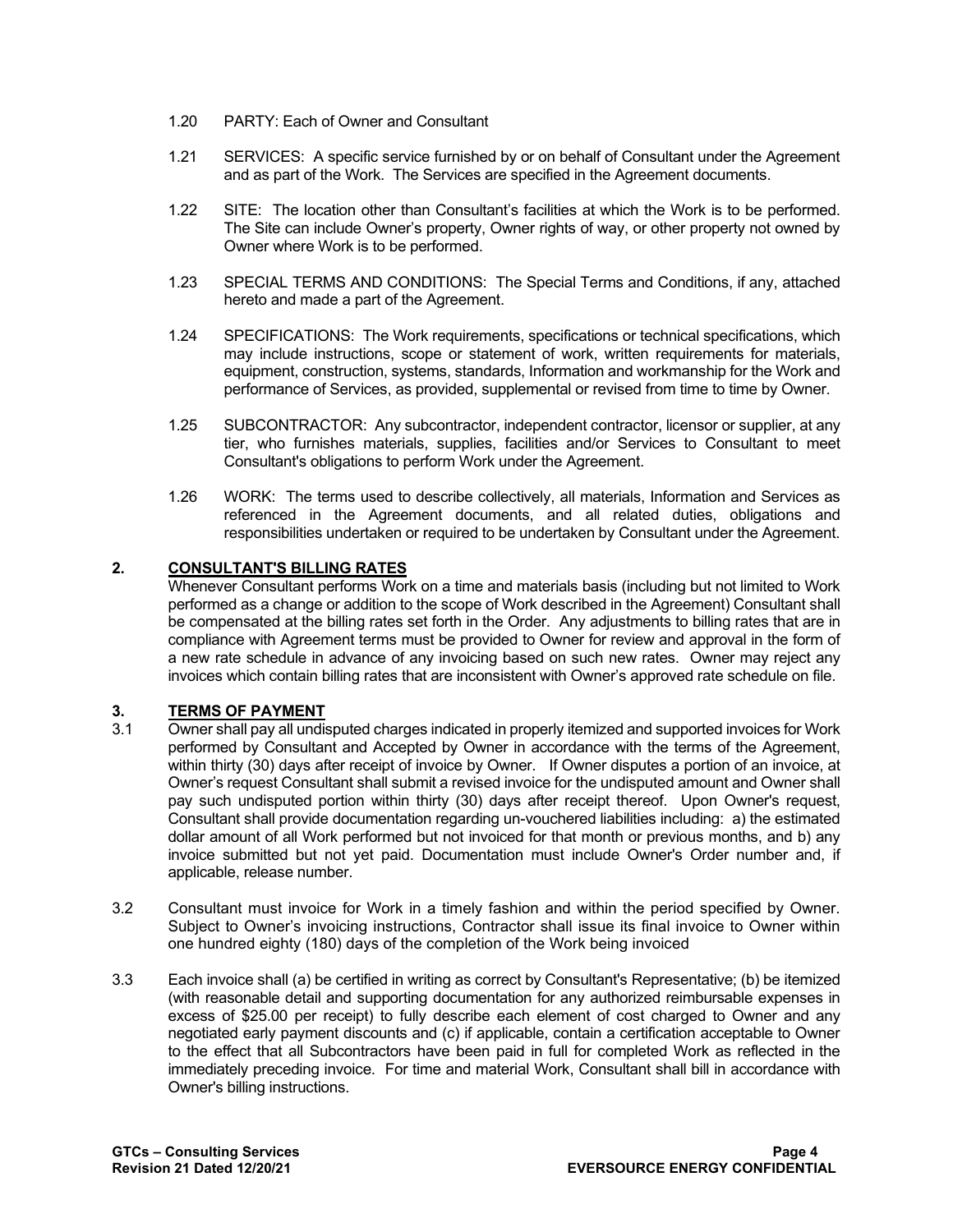- 3.4 Owner may withhold payment of all or part of any invoice to such extent as may be necessary to protect itself from loss caused by: (a) defective Work not remedied; (b) claims filed or reasonable evidence indicating probable filing of claims by other parties against Consultant and/or Owner in connection with the Work; (c) failure of Consultant to make payments properly to Subcontractors for material, labor or equipment; (d) reasonable indication that the unpaid balance is insufficient to cover the cost to complete the Work; (e) reasonable indication that the Work will not be completed within the Agreement schedule; (f) unsatisfactory performance of the Work by Consultant; (g) failure of Consultant to perform any of its obligations under the Agreement; or (h) failure of Consultant to pay any amounts due Owner. Owner shall notify Consultant of the grounds for any withholding, and when the above grounds are removed, or Consultant provides performance assurance satisfactory to Owner that will protect Owner for the amount withheld, payment will be made of the amounts withheld. When deemed reasonable by Owner, Owner may use such funds to rectify the situation causing the withholding of funds.
- 3.5 To the extent permitted by law, Owner shall have the right to set-off against any sums due Consultant under the Agreement any claims Owner may have against Consultant under the Agreement, or under any other contract between Owner and Consultant, or that Owner may otherwise have against Consultant without prejudice to the rights of the parties with respect to such claims. In the case of Work incorrectly performed or incomplete, an equitable deduction from the Agreement price may be made.
- 3.6 Except for Work performed at a fixed price, Consultant shall make available to Owner during the Work and for a period of three (3) years following Final Acceptance of all Work, all source documents necessary to verify the elements of all billable charges, including but not limited to: each worker's name, charge classification, and hours worked; computer usage summaries; and original documentation of all reimbursable expenses (e.g. receipts for travel, business expense and employee expense). Upon five (5) business days prior notice by Owner, this information shall be available for audit by Owner during normal business hours, at Consultant's principal office or at any other location agreed to by the parties.
- 3.7 RESERVED

# **4. TAXES.**

- 4.1 Taxes on Owner's Purchases from Consultant. Consultant's price(s) and any Billing Rates that apply under the Agreement include all tariffs, imports or similar duties but exclude any and all present and future Federal, state, county, municipal or other jurisdiction's sales, use, excise or other taxes that may apply to the Work and Owner's purchase of the Work and any applicable present and future Federal, state, county, municipal or other jurisdiction's sales, use, excise or other taxes shall be included in invoices and separately identified and itemized. The Owner shall provide any applicable tax exemption certificates to the Consultant upon the Consultant's request.
- 4.2 Taxes on Consultant's Purchases. If Owner informs Consultant that Owner has a tax exemption certificate or a direct pay permit that applies to a specified portion of the Work, Consultant shall notify its Subcontractors and suppliers that their Services performed for, materials supplied for Consultant's use in, and/or Equipment supplied for installation as part of the specified "tax exempt portion" or "direct pay portion" of the Work are either exempt from sales and use taxes or Owner pays such taxes directly. Consequently, these Subcontractors and suppliers should not collect such taxes from Consultant and Consultant's prices and Billing Rates to Owner should reflect such tax exemption or Owner's direct payment on Consultant's purchases from Subcontractors and suppliers for the tax exempt or direct pay portion of the Work. Subcontractors and suppliers providing Services, materials and or Equipment for any portions of the Work that are neither tax exempt nor direct pay shall apply any normally applicable sales or use taxes to such "normal tax" portions of the Work and Consultant's prices and Billing Rates will be deemed to include any and all applicable taxes on such normal tax portions of the Work. If Owner does not inform Consultant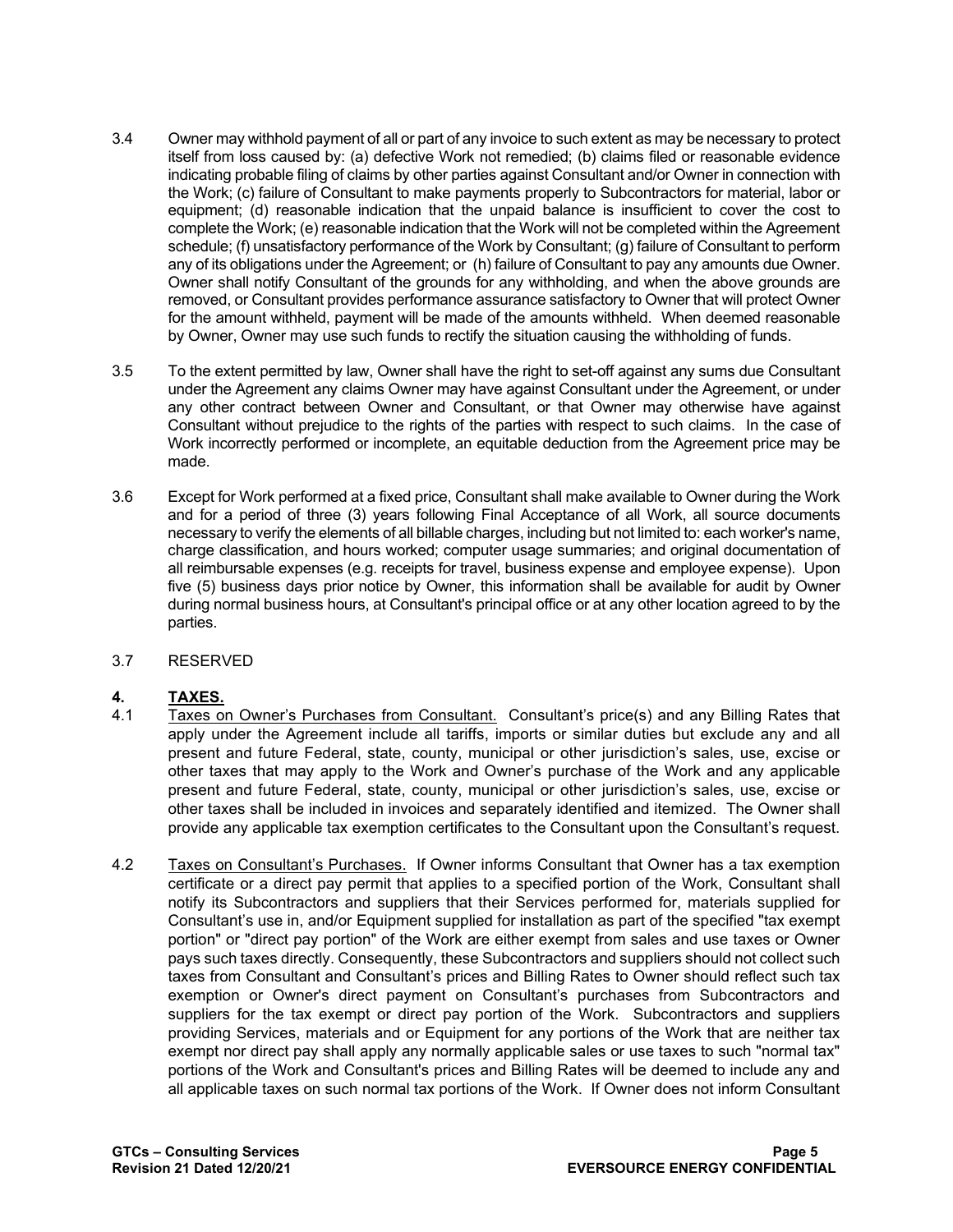that it has a tax exemption certificate or a direct pay permit that applies to a portion of the Work, Consultant should presume that its purchases from Subcontractors and suppliers associated with the Work are subject to any applicable sales and/or use taxes on such purchases and Consultant will be deemed to have included any and all applicable taxes on its purchases from Subcontractors and suppliers in the prices and Billing Rates stated in the Agreement provided that any Billing Rates using markup percentages will not apply to taxes paid for such purchases.

- 4.3 Income, Property and Payroll Taxes. Notwithstanding any provision of the Agreement, Owner shall not be required to pay or reimburse Consultant for any taxes levied against Consultant's income, property or payroll.
- 4.4 RESERVED.

# **5. CHANGES AND ADDITIONS.**

- Either Party may request changes or additions to the Work by submitting a written request to the other. Changes requested by Consultant shall not, however, be implemented until approved in writing by Owner. All changes shall be made in accordance with approved Owner procedures included in the Agreement documents or otherwise provided to Consultant.
- 5.2 Owner shall have the right to require Consultant to delete from, change or add to the Work, in each case to the extent that any such deletions, changes, additions or other alterations are of the character described in the scope of Work, and to the extent such deletions, changes or additions are within the general expertise of Consultant Resources performing the Work. If such deletions, changes or additions are scheduled to be completed by or within six (6) months following the then-scheduled completion date for the Work as specified in the Agreement, such Work shall be performed at Consultant's time and material rates in effect for the Agreement, unless the parties agree in writing to another method of compensation.
- 5.3 If a deletion, change or addition will increase or decrease the cost or time required to complete the Work, the Party requesting the change or addition will set forth in its request the appropriate adjustment to compensation or completion deadlines. Written acceptance by the Party receiving the request for change or addition shall be a binding resolution between parties of the issues set forth in the request.
- 5.4 At no time shall the Work be delayed by Consultant due to a dispute between the parties concerning the cost or time required to accomplish a deletion, change or addition requested by either Party.
- 5.5 Consultant shall not commence or undertake any portion of any Work for which it contends that any extra compensation or schedule adjustment is or will be owed or due or payable, without prior written authorization from Owner, and such authorization shall be required for payment of any extra compensation to, or adjustment of any schedule requirement for the benefit of, Consultant. In all instances, Consultant shall orally notify the Owner's Representative of any circumstances that could result in a change in the scope of the Work (or a claim therefor) as soon as possible after the occurrence of the event or incident, and in writing within twenty-four (24) hours after such occurrence. Thereafter, Consultant shall submit to Owner appropriate detailed supporting documentation, justifying the basis for the claim, within ten (10) Business Days after the date of the event or incident giving rise to such claim. Without relieving Consultant of its obligations hereunder, any claims by Consultant for increased compensation or extension of completion deadlines shall be irrevocably waived and released unless Consultant provides such immediate oral notice and twenty-four (24) hour written notice and thereafter submits such detailed supporting documentation for the claim to Owner within such ten (10) Business Day period.

# **6. INFORMATION.**<br>6.1 **If Consultant is re**

If Consultant is required to provide Information, complete and accurate Information shall be submitted in sufficient time for review and approval by Owner prior to starting Work affected by such documents. All Work shall conform to the details shown on Information approved by Owner.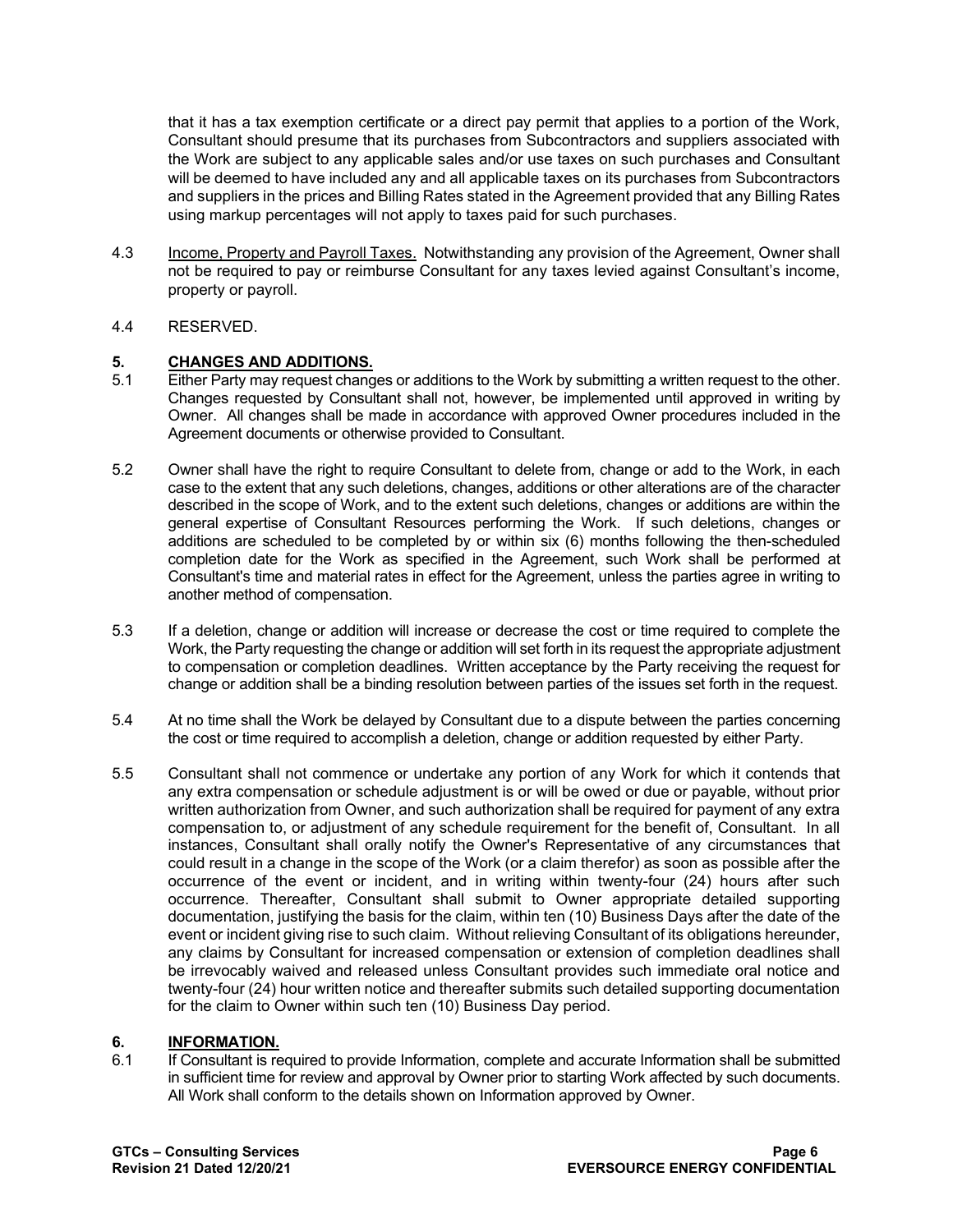- 6.2 Once Information has been approved by Owner, Consultant shall not make any changes in Information without the prior written approval of Owner.
- 6.3 Consultant shall immediately notify Owner and request additional instruction whenever Ownerprovided Information is found to be unclear, incorrect or conflicting. Consultant shall not undertake any Work based upon such Information until such discrepancy has been resolved by Owner.
- 6.4 Preliminary, certified for manufacture, certified for construction and as-built drawings shall be submitted to Owner for approval in the form requested by Owner. Any drawing shall be produced in accordance with any Specifications and acceptable industry practices and shall be legible such that Owner is able to clearly distinguish all characters and lines.
- 6.5 For Work that includes Information that is not prepared exclusively and solely for Owner, Consultant shall retain title to any such Information (excluding any portion thereof that contains Owner's Confidential Information) that is subject to Consultant's patents, copyrights, trademarks, service marks, intellectual property rights or proprietary interests provided that Owner shall have unrestricted and non-exclusive rights and license to use such Information. For Work that includes Information that is prepared exclusively and solely for Owner, all such Information is the proprietary Information of Owner and shall be subject to the requirements applicable to Owner's Confidential Information as set forth in Article 34 "CONFIDENTIAL INFORMATION" herein, whether or not each such document is so identified.
- 6.6 Consultant shall be responsible for the completeness and accuracy of the Information it provides and shall correct, at its expense, all errors or omissions therein. Without limitation of any and all other rights and remedies available to Owner, the reasonable cost necessary to correct matters attributable to such errors shall be chargeable to Consultant.
- 6.7 Consultant shall provide Owner with all Information necessary for Owner's use and understanding of the Work and the installation, operation, maintenance and repair thereof, and to allow Owner to satisfy any legal process, or any filing or disclosure requirement required under law or regulation or requirement of a governmental body. Except for Information deemed to be proprietary to Consultant under the terms of the Agreement, and except as set forth in this Article 6, all Information supplied or delivered to Owner pursuant to the Agreement shall be the property of Owner. Consultant may retain for its records only, copies of any Information furnished to Owner, and unless otherwise agreed to by the parties, shall treat such Information in accordance with the requirements applicable to Owner's Confidential Information.
- 6.8 Consultant shall keep such full and detailed accounts for proper financial management under this Agreement as Owner may reasonably request. Consultant shall also promptly provide other information, copies of such reports, and other information reasonably requested at no cost to Owner.

# **7. ELECTRONIC DELIVERY OF INFORMATION.**

Owner and/or Consultant may agree to exchange business data or information electronically using a point-to-point connection or a value-added network either directly or through a third-party E-Business provider (collectively, "E-Business"). The parties recognize and agree that the electronic transmission of information, including attachments, and access to E-Business systems by Owner employees, cannot be guaranteed to be secure from third party interception, error free or free from viruses or other damaging computer code, and that such information could be intercepted, corrupted, infected, lost, destroyed or incomplete, or otherwise be adversely affected during transmission or harmful to the recipient's computer system. Owner and Consultant have each taken steps within their organization to reduce the foregoing risk, consistent with the industry practices; however, there can be no assurance that outgoing E-Business is free of the foregoing faults or that engaging in E-Business will not create any harm to electronic systems. If Consultant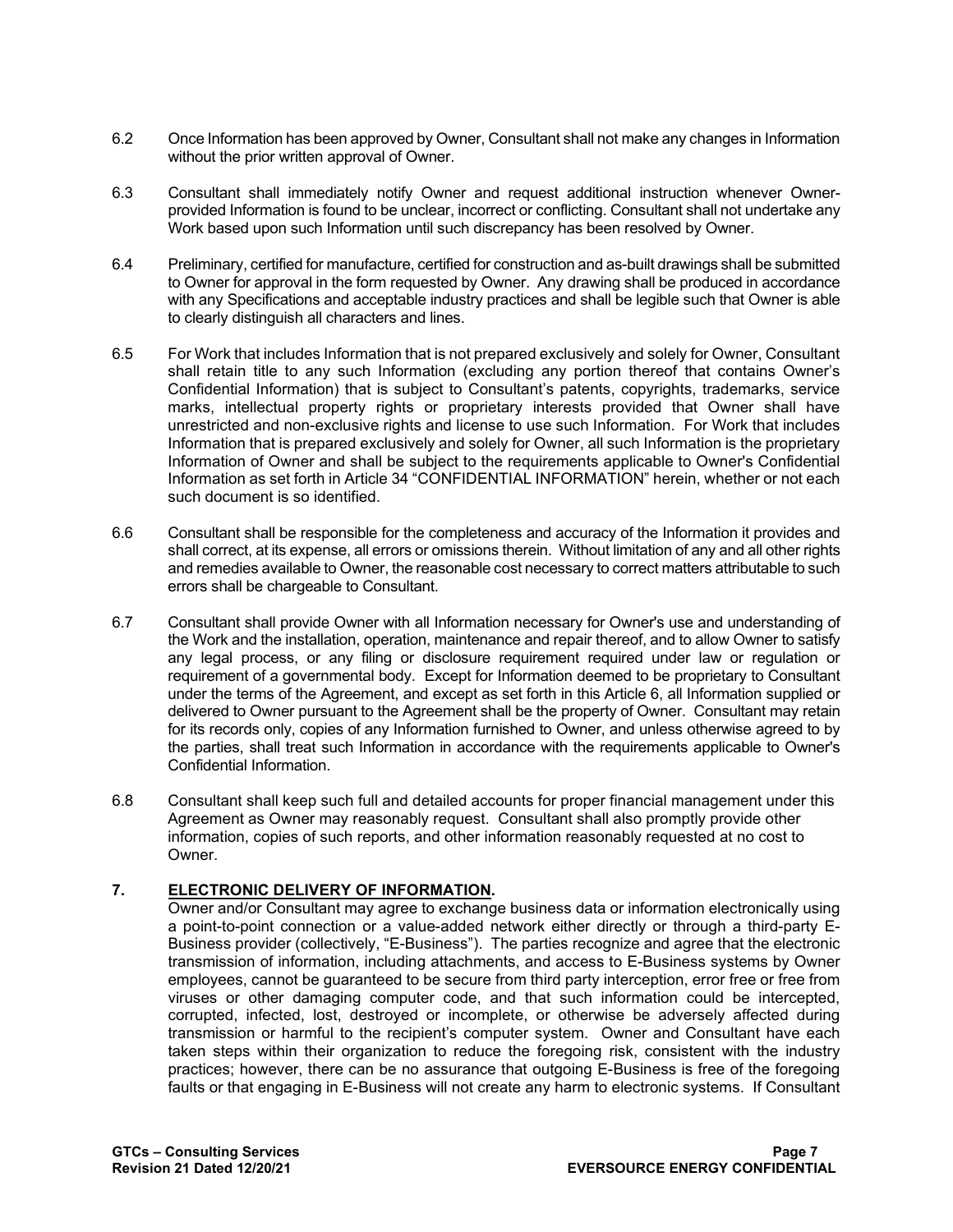agrees to transmit information or documents relating to this Agreement using E-Business, Consultant shall be deemed to have accepted and be bound by the terms of this Agreement.

# **8. DELAYS.**

8.1 Schedule Commitment/Notice of Delay. Time is of the essence with respect to the performance of the Work. Each Party shall give the other prompt written notice of any circumstances that may delay performance of the Work including any Force Majeure (as defined in Section 9.1). Consultant shall notify Owner's Representative of any such circumstance orally as soon as possible after such circumstance occurs and in writing within twenty-four (24) hours after the occurrence of such circumstance. Consultant shall record the cause of any resulting delay and the time lost in its reports and in its time sheets and shall submit such reports and time sheets to Owner's Representative.

#### 8.2 Delays in Performance for Reasons Other Than Force Majeure.

- 8.2.1 Owner may at any time request Consultant to delay performance, fabrication or delivery of all or any portion of any Work to be provided under the Agreement. Consultant shall use its best efforts to accommodate such delay. However, if Consultant is unable to accommodate all or a portion of Owner's request, it shall notify Owner in sufficient time for Owner to take alternative measures.
- 8.2.2 RESERVED.
- 8.2.3 If Work or any portion thereof is ready for performance, but performance is delayed beyond the scheduled performance by Owner, the parties will use good faith efforts to negotiate a change order to address the Work schedule and any Direct Actual Costs resulting from such delays.
- 8.2.4 Consultant shall complete the Work in accordance with the Work schedule. If the Work falls behind schedule due to acts or omissions of Consultant or any Consultant Resources, Consultant shall, at its sole cost and expense, use its best efforts to restore the Work to schedule, including but not limited to placing Consultant Resources on extended working hours, assigning additional resources to the Work, and establishing expedited, priority treatment for the provision of Services, necessary to complete the Work within the time set forth in the Agreement.
- 8.3 RESERVED.
- 8.4 RESERVED.

# **9. FORCE MAJEURE.**

- 9.1 Neither Party shall be liable to the other for loss or damage resulting from any delay or failure of a Party to perform its contractual obligations due to conditions or circumstances which are beyond that Party's control, including: acts of God; war; acts of a public enemy; riot; civil commotion, sabotage; Federal, state or municipal action, inaction or regulation; strikes or other labor troubles (excluding those involving such Party's employees); fire; flood; accidents; epidemics; quarantine restrictions; embargoes; damage to or destruction in whole or in part of office equipment or manufacturing plant, to the extent such facilities are necessary to proper performance of the Party's obligations under any Agreement and alternate facilities are not reasonably available; and inability to obtain raw material, labor, fuel or supplies; provided however, that such failure or delay is not caused by that Party's failure to satisfy its obligations under the Agreement or could not have been prevented by reasonable precautions taken by the non-performing Party, or could not reasonably be circumvented by the non-performing Party through the use of alternate sources or plans or other means.
- 9.2 Force majeure shall extend the time for Consultant's performance to the extent such condition directly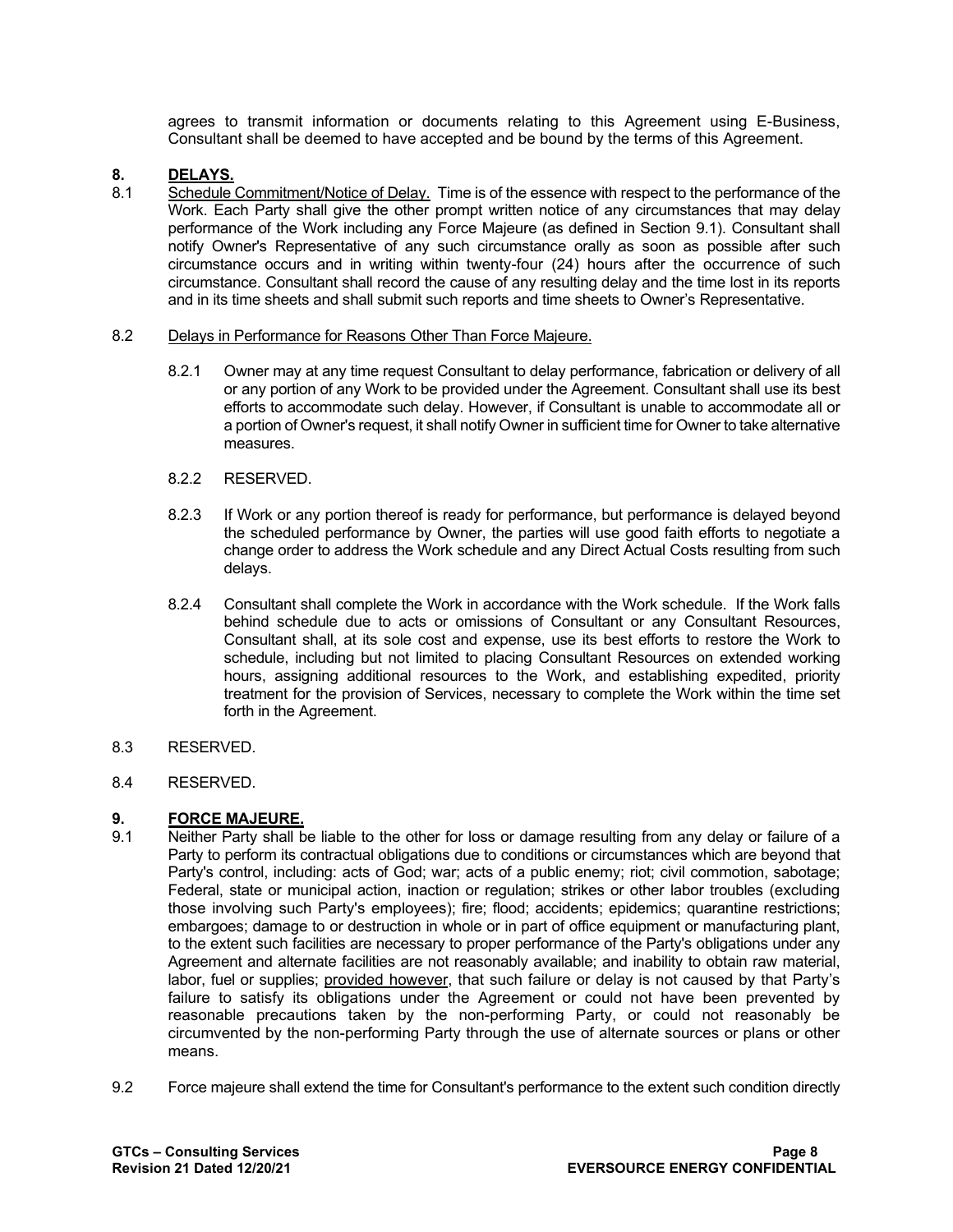affects completion of Work. Consultant shall use its best efforts to reschedule its Work to mitigate the effect of such condition and to eliminate such condition as soon as possible. If the Work falls behind schedule due to a Force Majeure, Owner may direct Consultant to accelerate the Work by whatever means Owner may deem necessary, including subcontracting Work or working additional hours or shifts, and Owner shall pay Consultant for the agreed Direct Actual Costs incurred by Consultant in connection with any such directed acceleration.

9.3 Neither this Article nor any other provision of the Agreement shall excuse the non-performance or delayed performance of Consultant due to any failure of the Consultant to prepare for the Work or due to any commercial impracticability experienced by Consultant, including market changes, increased costs or insufficient money or other resources.

# **10. INSPECTION.**

- 10.1 RESERVED.
- 10.2 Consultant shall provide Owner timely notice of the date of all tests affecting the Work and test results and provide Owner timely delivery of intermediate or draft Work, as required. Owner's approval of Work shall in no way reduce or modify Consultant's obligations to meet performance and other requirements of the Agreement. By such approval, Owner in no way assumes any part of Consultant's responsibility for the satisfactory performance of Work.
- 10.3 Owner shall have the right to inspect the status of all Work at any time. No Acceptance of Work shall be construed to result from such inspections by Owner.

#### 10.4 RESERVED

# **11. REQUIREMENTS FOR ACCEPTANCE.**

Acceptance of Work shall be conditioned upon Consultant submitting to Owner's Representative the following:

- 11.1 RESERVED.
- 11.2 properly executed, unconditional waivers or releases of lien from Consultant and all Subcontractors, conditioned upon payment, who provide labor, materials, equipment or supplies for the Work;
- 11.3 evidence of satisfactory completion of Work;
- 11.4 all Information required under the Agreement; and
- 11.5 Return of all property provided by Owner.

# **12. PARTIAL COMPLETION AND ACCEPTANCE.**

If at any time prior to Acceptance as referred to in Article 11 "REQUIREMENTS FOR ACCEPTANCE", any portion of the Work has been completed and if Owner determines that such portion of the Work is of value, Owner will, if applicable, issue to Consultant a certificate or other written acknowledgement of partial completion. Upon the issuance of such certificate or other written acknowledgement, or at any time thereafter, Owner may take over and use the portion of the Work described in such certificate and may exclude Consultant therefrom. The issuance of a certificate of partial completion or other written acknowledgement will not release the Consultant from any obligations under the Agreement unless such prior use delays the Work or increases its cost. In this event, the Consultant will be entitled to extra compensation or extension of time, or both, as Owner may determine.

#### **13. SUSPENSION OF WORK.**

Owner may at any time suspend the Work or any part thereof upon oral notice to Consultant. Such oral notice shall be confirmed in writing by Owner. The Work shall be resumed by Consultant promptly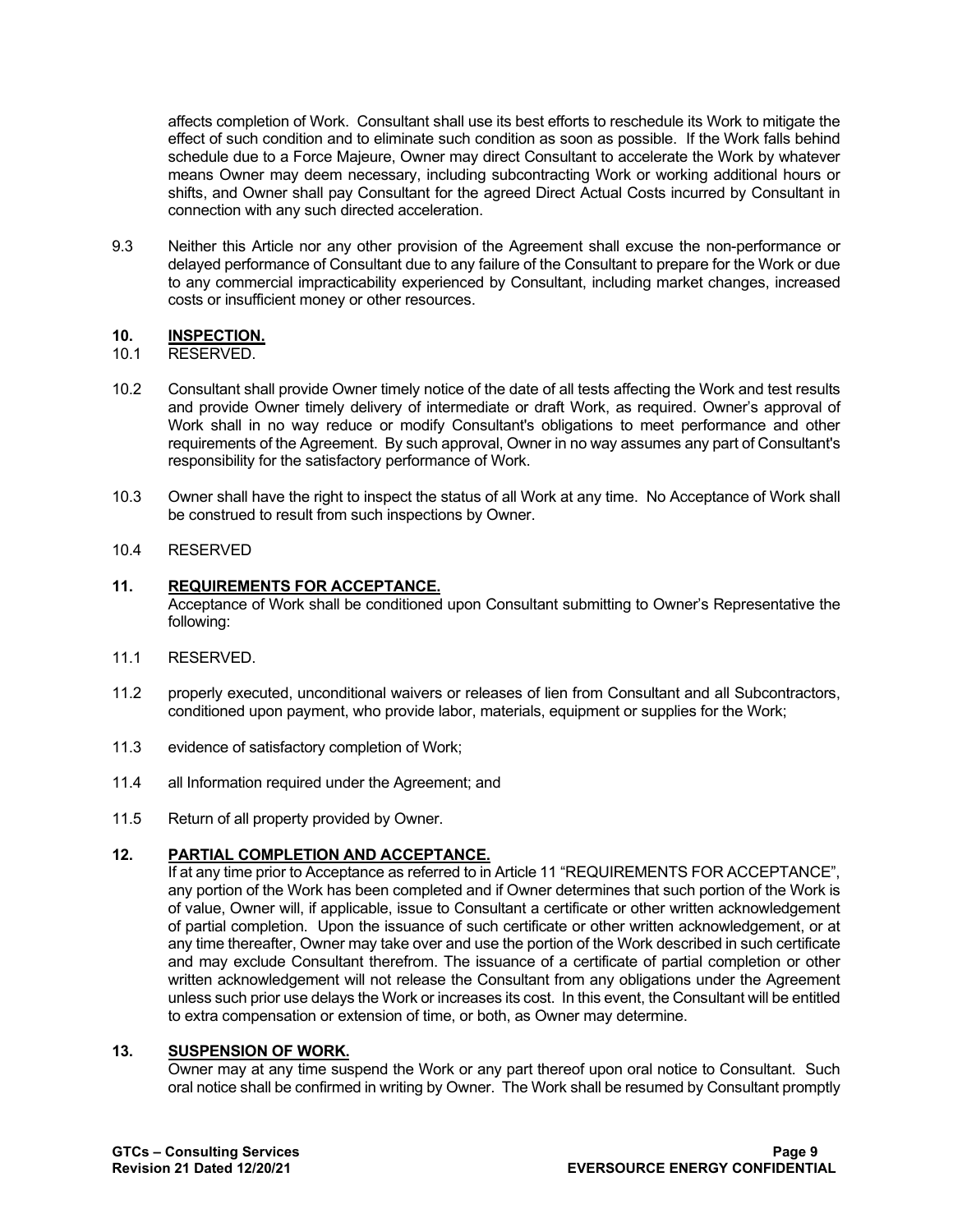after written notice from Owner to Consultant to do so. Owner will make payment for all Work completed and accepted by Owner as of the suspension date, in accordance with the agreed payment rates and milestones.

# **14. TERMINATION FOR CAUSE.**

- Without prejudice to any other right or remedy Owner may have under the Agreement, at law and/or in equity and upon providing written notice of such termination to Consultant, Owner may terminate the Agreement without any liability being owed thereby by Owner to Consultant, in the event of the occurrence of any of the following:<br>14.1.1 insolvency of Consultant
	- 14.1.1 insolvency of Consultant;<br>14.1.2 filing of a voluntary petition
	- 14.1.2 filing of a voluntary petition in bankruptcy by Consultant;<br>14.1.3 filing of an involuntary petition in bankruptcy against Con
	- 14.1.3 filing of an involuntary petition in bankruptcy against Consultant;<br>14.1.4 appointment of a receiver or trustee for Consultant;
	- appointment of a receiver or trustee for Consultant;
	- 14.1.5 execution by Consultant of an assignment or any general assignment (other than an assignment undertaken in connection with a financing) for the benefit of creditors;
	- 14.1.6 commencement of any legal proceeding against Consultant that, in Owner's opinion, may interfere with Consultant's ability to perform in accordance with the Agreement; or
	- 14.1.7 Consultant consolidates with, or merges with or into, or transfers all or substantially all of its assets to, another entity and/or sells, assigns or otherwise transfers the Agreement; in each case without Owner's advance written consent.
- 14.2 If Consultant fails to diligently perform the Work in accordance with the Agreement or if Consultant otherwise breaches any of the terms of the Agreement, in addition to Owner rights set forth in Section 14.1 above, and Section 25.7 regarding safety or environmental violations, Owner shall have the right without any liability being owed thereby by Owner to Consultant, upon giving Consultant written notice of default and allowing Consultant a period of five (5) Business Days, or such other period as may be agreed upon by the parties or as may be determined by Owner to be necessitated by exigent circumstances, to remedy such deficiency, and such default not being completely remedied, to: cancel the Agreement in whole or in part upon giving written notice to Consultant; and to complete the Work itself or to have the Work completed by another entity, with any additional cost associated therewith being the liability of the Consultant.
- 14.3 Upon receipt of any notice of termination as described in Section 14.1 or Section 14.2 above, Consultant shall immediately cease Work, commence demobilization of any affected Consultant Resources, and shall promptly settle the liabilities and claims arising out of the termination of subcontracts and orders.
- 14.4 Consultant shall promptly transfer title and deliver to Owner completed or partially completed Work and/or contract rights of Consultant relating to the Work, and Consultant shall execute and deliver such documents and take all such actions as Owner may require for the purpose of vesting in Owner such ownership, rights and benefits of Consultant with respect to the Work.
- 14.5 In the event any termination under this Article 14 is subsequently determined pursuant to the dispute resolution process set forth in Article 39 "DISPUTE RESOLUTION; NEGOTIATION; MEDIATION; ARBITRATION", to have been made without cause, such termination shall be deemed a Termination for Convenience under Article 15 hereof.

# **15. TERMINATION FOR CONVENIENCE.**

Owner shall have the right to terminate and/or cancel the Agreement or all or any portion of the Work for any reason, or for Owner's convenience, and at its sole and exclusive discretion, upon at least one (1) day's prior written notice to Consultant, and the Agreement, or all or any portion of the Work, as the case may be, shall terminate and/or be cancelled on the effective date specified in Owner's notice. Upon such effective date, Consultant shall immediately cease Work, commence demobilization of any affected Consultant Resources, and, if requested by Owner, promptly remove from the Site all materials and equipment which have not been either fully or partially paid for by Owner. Consultant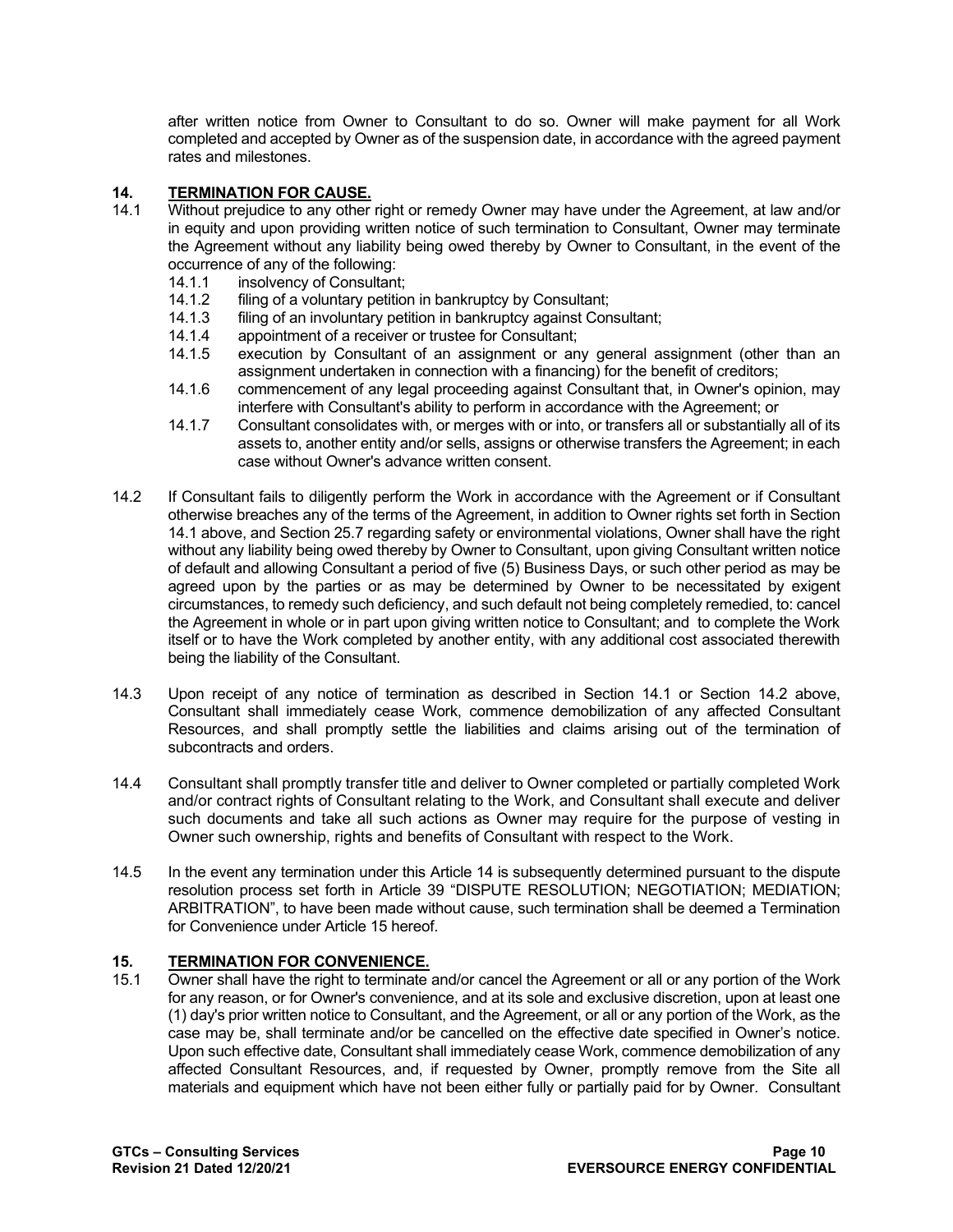shall promptly settle the liabilities and claims arising out of the termination of subcontracts and orders and shall use its best efforts to minimize any associated costs. After termination, Consultant shall cooperate with Owner to the fullest extent for the purpose of allowing Owner or its designee to fully perform all functions previously performed by Consultant under the Agreement.

- 15.2 Upon Owner's request, Consultant shall promptly transfer title and deliver to Owner completed or partially completed Work (including Information or other work product related to the Work) and/or contract rights of Consultant relating to the Work for which Owner has made payment, and Consultant shall execute and deliver such documents and take all such actions as Owner may require for the purpose of vesting in Owner such ownership, rights and benefits of Consultant with respect to the Work.
- 15.3 In the event of a termination under this Article 15, except as otherwise expressly agreed to in writing by the parties, Owner shall pay for the Work completed in compliance with the Agreement through the effective date of termination.

# **16. OWNER'S REPRESENTATIVE STATUS.**

Owner's Representative will perform inspection of the Work and has the authority to stop the Work whenever such stoppage may be necessary to insure the proper execution of the Agreement. He/she also has authority to reject any and all Work that does not conform to the Agreement and to decide questions that arise in the execution of the Work. Owner's Representative will make decisions in writing within a reasonable time on all claims of Consultant and on all other matters relating to the execution and progress of the Work or interpretation of the Agreement documents.

#### **17. CONSULTANT'S SUPERVISORY DUTIES.**

- 17.1 Prior to commencing any Work, Consultant shall identify to Owner a Consultant's Representative authorized to receive all communications from Owner, provide all approvals or authorizations required from Consultant and act on behalf of Consultant in all matters concerning the Work. Owner reserves the right to require the removal and replacement of Consultant's Representative for any reason.
- 17.2 Consultant shall efficiently and continuously supervise its Consultant Resources required to complete the Work. Consultant shall be fully liable for the acts and omissions of Consultant Resources. Consultant shall provide an adequate and competent supervisory staff throughout the course of the Work.
- 17.3 Consultant shall at all times enforce strict discipline and good order among Consultant Resources and shall not employ any unfit person or anyone not skilled in the tasks assigned under the Agreement. Owner shall have the right to request that Consultant remove and replace (at no cost to Owner) any person determined by Owner in its discretion to be unqualified or unfit to perform the Work, in which case Consultant shall do so (including reassignment to work other than for Owner and/or Owner Affiliates to the extent allowable under Consultant's labor agreement(s) and Law).
- 17.4 In the event Consultant Resources are given access to any of Owner's computer systems or equipment or Owner Information (including, without limitation, Owner's Confidential Information), Consultant agrees not to use Owner's systems or equipment or such Owner Information for any purposes other than that contemplated in the Agreement. Consultant further agrees to keep confidential any Information it obtains in the course of performing Work under this Agreement and to utilize data security systems and procedures approved by Owner and compliant with Owner's IT Security Requirements and applicable law. Consultant agrees to cause its Consultant Resources to comply with applicable provisions of Owner's IT Security Requirements and policies and applicable laws and regulation.
- 17.5 For any Services to be performed on any Site, within five (5) Business Days of Owner's request, Consultant shall provide to Owner, the names, classifications and job locations of Consultant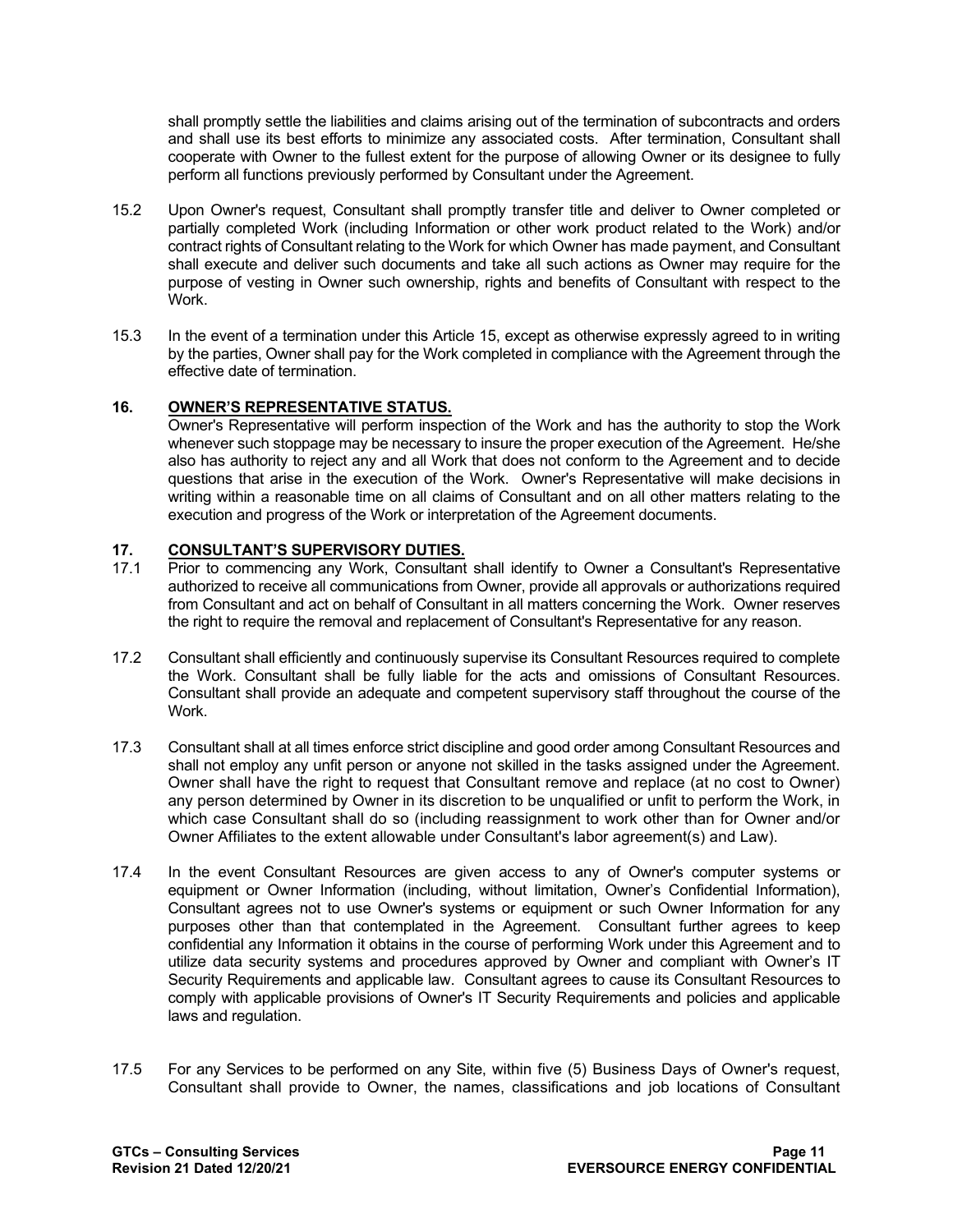Resources. Owner's requests and/or reviews concerning any Consultant Resources shall not be construed in any manner as creating any employment, contractual or other relationship between Owner and such person, or otherwise granting Owner control over such person and/or the performance of the related Work.

- 17.6 Consultant shall, subject to Owner approval, designate certain Consultant Resources as key personnel with respect to the Work. Consultant shall not remove, replace, or reassign such designated key personnel without the prior written consent of Owner, which shall not be unreasonably withheld.
- 17.7 **THIS SECTION IS APPLICABLE ONLY TO DISTRIBUTION OR TRANSMISSION SERVICES ON SITES**. In addition to the requirements of Section 17.5, Consultant shall provide to Owner, the names, classifications and job locations of Consultant Resources that were former employees of Owner or any of its Affiliates, that Consultant desires to assign to provide Services on behalf of Consultant and/or any Subcontractor at least three (3) business days prior to those Consultant Resources performing any such Services.

#### **18. INDEPENDENT CONTRACTOR.**

Consultant Resources shall perform all Work as independent contractors, and shall not be deemed to be the employees or agents of Owner for any purpose whatsoever.

#### **19. SUBCONTRACTING.**

- 19.1 Consultant shall provide Owner with notice of any Work that it desires to subcontract along with a list of proposed Subcontractors. Owner shall have the right to refuse any proposed Subcontractor and Consultant shall not enter into any such subcontract with any such Subcontractor as to which Owner has made an objection. Consultant shall not make any substitution of proposed Subcontractors prior to or during the term of this Agreement without prior written approval from Owner. Neither Consultant nor any Subcontractor shall assign any Work under this Agreement without the written consent of Owner.
- 19.2 Irrespective of Owner's consent or the terms of any agreement between Consultant and any Subcontractor, Consultant shall (a) be fully responsible to Owner for acts and omissions of Consultant Resources; (b) remain fully responsible for the full and faithful performance of the Agreement; (c) direct and control the activities of all Consultant Resources; (d) remain fully bound by all terms and conditions of the Agreement including but not limited to all requirements for indemnity and warranty. Consultant shall include all Agreement provisions related to any subcontracted Work in the written agreement between Consultant and such Subcontractor for such Work, including warranty, insurance, audit and indemnity provisions. Consultant shall be responsible for the satisfaction of all contractual and legal obligations to such subcontractor and supplier.
- 19.3 Owner shall have the right to request that Consultant terminate any subcontract and remove any Consultant Resources determined by Owner, in its sole discretion, to be unqualified or unfit to perform the Work or any portion thereof.
- 19.4 Nothing contained in the Agreement documents shall create any direct contractual relation between any Subcontractor and Owner.
- 19.5 Consultant shall not allow access to the Site(s) or any portion thereof under the control of the Consultant by any person not acting under the direction and control of Consultant, other than Owner, the Owner's Representative, other authorized representatives of Owner, other contractors engaged by Owner and governmental authorities.
- 19.6 RESERVED

#### **20. COMPLIANCE.**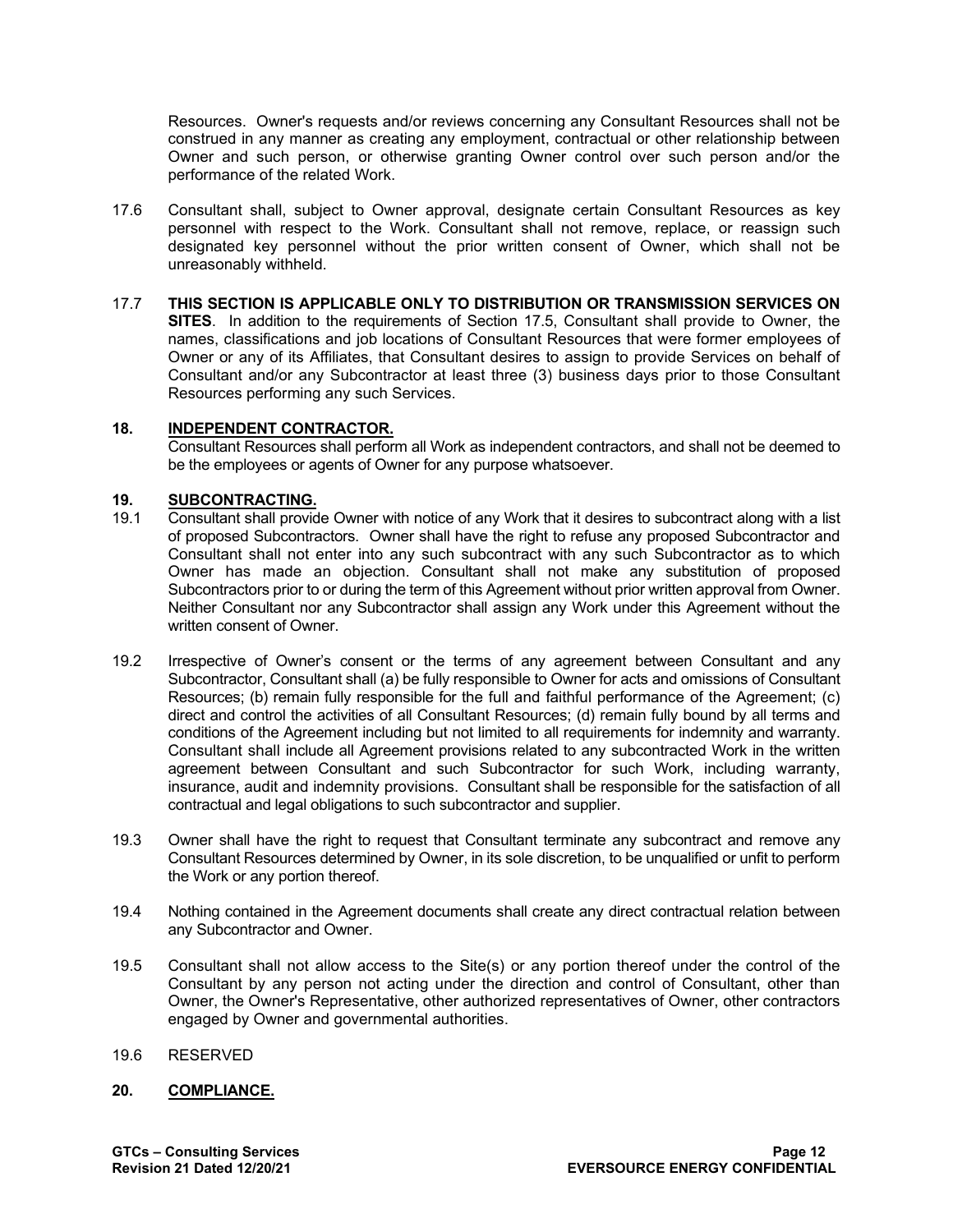- 20.1 Contractor and Contractor Resources shall comply with all laws, regulations and requirements applicable to the Work, including international, federal, state and local laws, and the laws applicable to any location where any Work is to be performed, constructed, manufactured, stored or delivered. Such compliance shall include environmental, human rights, labor, employment, non-discrimination and anti-corruption laws (including the Foreign Corrupt Practices Act), and all applicable maritime, customs, export, and import laws, requirements, rules and regulations, and the applicable laws, requirements, rules and regulations of the country of origin or destination, any intermediate country, and the United States in the performance of the Work. The country of any location where Work is to be performed, whether it is the country of origin or destination or any intermediate country must be a member of the International Labor Organization (ILO). The costs of such compliance with the foregoing requirements shall be borne exclusively by Contractor and Contractor shall defend, indemnify, and hold Owner harmless from any liabilities, damages, fines, penalties and costs arising from Contractor's noncompliance with this Article 20.
- 20.2 Contractor and Contractor Resources shall comply with Owner's requirements, procedures, and policies including without limitation those found in the Exhibits hereto, and as additionally incorporated by reference in the Order or Agreement documents and/or issued in connection with the Work and as in effect from time to time.
- 20.3 **THIS SECTION IS APPLICABLE TO WORK PERFORMED PURSUANT TO A FEDERAL GOVERNMENT CONTRACT OR FEDERALLY FUNDED CONTRACT:** In connection with its performance of Work pursuant to a federal government contract or federally funded contract, in addition to all other legal compliance obligations, Contractor shall comply with all laws and regulations specific to and applicable to such contracts, including without limitation, regulations and laws regarding employment and non-discrimination, Executive Order 11246 and the regulations issued pursuant thereto (generally Part 60-1 of Title 41 of the Code of Federal Regulations), unless exempted by said regulations. **The Equal Opportunity Clause set forth in 41 CFR Section 60 1.4(a)), is hereby incorporated by reference. This contractor and subcontractor shall abide by the requirements of 41 CFR 60-300.5(a). This regulation prohibits discrimination against qualified protected veterans, and requires affirmative action by covered prime contractors and subcontractors to employ and advance in employment qualified protected veterans. This contractor and subcontractor shall abide by the requirements of 41CFR 60-741.5(a). This regulation prohibits discrimination against qualified individuals on the basis of disability and requires affirmative action by covered prime contractors and subcontractors to employ and advance in employment qualified individuals with disabilities**. Contractor and all of its Subcontractors shall comply with the provisions and regulations pertaining to nondiscrimination and affirmative action in employment (41 CFR Sections 60 1.4, 1.40, 1.41 and 1.42), and the filing of Standard Form 100 (EEO 1). Contractor certifies, in accordance with the requirements of 41 CFR Section 60 1.8), that its facilities for employees are not segregated. Further, Contractor will comply with the provisions of (unless exempted from) the notice posting requirements of Executive Order 13496 set forth in 29 CFR Part 471, Appendix A to subpart A, which is incorporated herein by reference.
- 20.4 Code of Business Conduct Because Owner places such a high priority on ethical and legal conduct, Owner requires all Contractors and their Contractor Resources to read, understand and comply with Owner's Supplier Code of Business Conduct, available on the Eversource.com website. Owner values its relationships with its suppliers and contractors and shares the following core values with contractors and suppliers wanting to conduct business with Owner: 1) Maintain and adhere to the highest ethical standards; 2) Comply with all federal, state and local laws and regulations, as well as all of Owner's policies and procedures. including this Code; 3) Embed safety in every aspect of work performed; 4) Foster a diverse and inclusive work environment that ensures everyone is treated with respect and dignity 5) Avoid any and all conflicts of interest, and the appearance of such; and 6) Keep property, resources and information secure, and keep confidential Owner's customer, employee and shareholder information. Contractor's failure to conduct business in a manner that meets these standards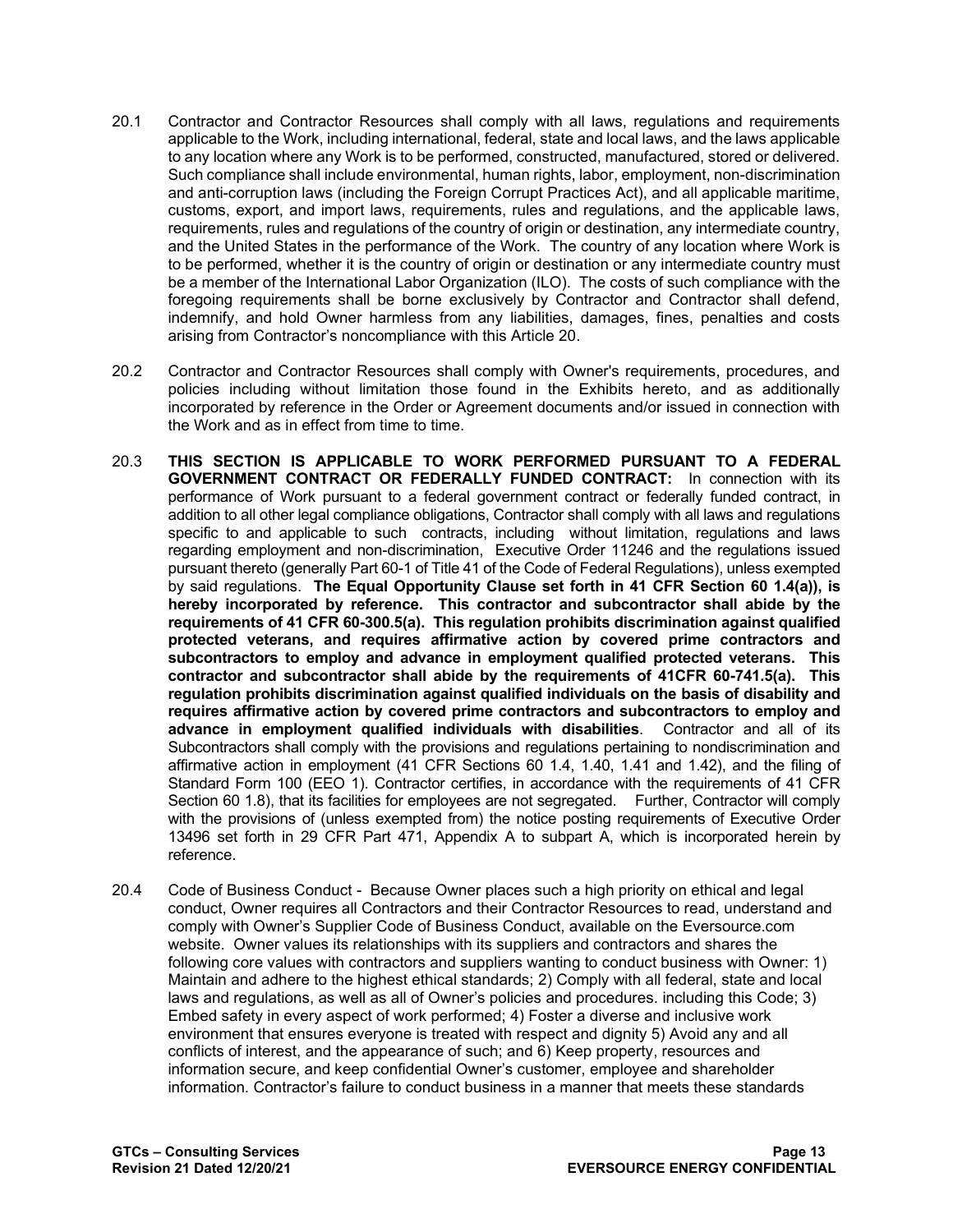could result in a termination of the Agreement under Section 14.2.

20.5 For all Equipment and Services supplied by Contractor and used for Owner's high and medium impact Bulk Electric Systems (BES) and Cyber Systems as described in North American Electric Reliability Corporation (NERC) CIP Reliability Standards, including, without limitation CIP-013, Contractor shall comply with Owner's Supply Chain Cyber Security Risk Management Program requirements as set forth in the Contractor CIP Compliance Agreement, incorporated by reference if applicable to such Equipment and Services.

# 21. **SITE REQUIREMENTS.**<br>21.1 For all Work to be perform

- 21.1 For all Work to be performed at a Site, Consultant Resources shall comply with Owner's requirements, procedures, and policies and training requirements, including among others those relating to safety, security, environmental practices and access authorization, currently in effect, copies of which are available upon request.
- 21.2 Owner shall have the right to place its forces or any other Consultant's forces at the Site to perform work not included in the Agreement. All Work performed by Consultant shall be undertaken in full cooperation with Owner's personnel or the personnel of other Consultants at the Site, in order to achieve the least possible interference with the continuity and efficiency of all Owner's interests or activities at the Site. Consultant's forces shall work in harmony with all such other forces, and in accordance with Owner's schedules.
- 21.3 Consultant represents that prior to commencing Work it has advised its forces of Owner's requirements, procedures and policies; satisfied the applicable training requirements; and conducted such inspections and made such inquiries as it deems necessary concerning the conditions at each Site which might affect Consultant's execution and completion of the Work. Consultant agrees and acknowledges that Information provided by Owner concerning Site conditions has been used for reference only and shall not be claimed to relieve Consultant from its obligation to independently assess the requirements of the Work.

# **22. INCIDENTAL MATERIALS AND CONSUMABLES.**

Unless expressly set forth in the applicable Specifications, Contractor will use its facilities, tools and equipment, in its discretion, necessary to perform the Work (other than Equipment purchased by Owner) and Owner will have no right to use such tools, equipment or facilities and Contractor may substitute comparable tools, equipment and facilities for completion of the Work (but not components or materials of Equipment or Equipment purchased by Owner) provided that at all times, Contractor shall meet the Specifications and all Agreement requirements. Consultant, at its sole expense and prior to delivering consumables or materials incidental to performance of Work at the Site, shall inspect or test such consumables or materials to ensure compliance with the Agreement, including the Specifications.

# **23. HAZARDOUS MATERIALS.**

- 23.1 Consultant shall provide to Owner's Representative or designee a written description of and purpose for the use of any products or processes in the Work that are Hazardous Materials or may result in the generation of Hazardous Materials. Such written submission must identify, prior to the start of the Work and to the satisfaction of Owner's Representative or designee, the practices used to minimize such generation and demonstrate that it has taken all possible steps to eliminate or reduce to the maximum extent possible such generation.
- 23.2 Consultant shall ensure the environmentally responsible management of any Hazardous Materials included in or resulting from the Work. In performing the Work, Consultant shall comply fully with all Environmental Laws. Consultant is solely responsible for the proper identification and labeling, documentation, handling, storage, minimization, processing and recycling of any and all such Hazardous Materials. Unless otherwise indicated, Consultant shall be responsible for manifesting,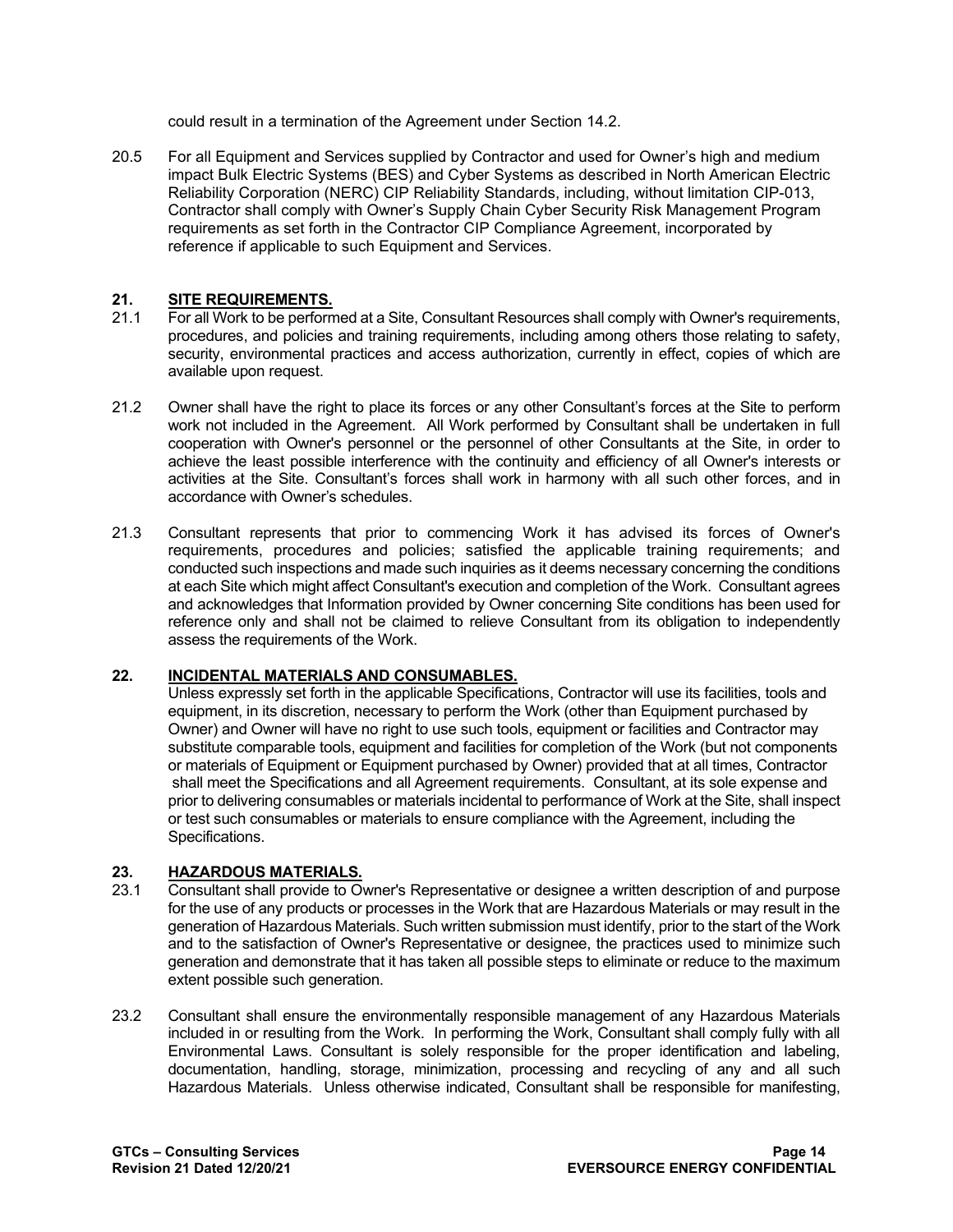transporting and removing from Site any and all Hazardous Materials. Consultant shall be liable for any and all costs incurred by Owner, at Owner's sole discretion, for the storage, handling, processing, removal and disposal thereof.

- 23.3 Consultant shall defend and indemnify Owner, its parent, and its Affiliates and their respective employees, trustees, shareholders, officers, and directors, as well as their respective agents and consultants and hold it and them harmless from and against any and all damages, claims, demands, or suits of any kind for injury to persons, including death, and damage to property suffered by any person (including Consultant Resources) or by any firm or corporation arising out of, or claimed to have arisen out of, any acts or omissions of Consultant and Consultant Resources related to or involving Hazardous Materials generated during the course of the Work or brought to the Site by the Consultant or Consultant Resources. This indemnification shall include any liability or claims related to the storage, handling, processing, release, or removal from Site of any such Hazardous Materials by Consultant, Consultant Resources, transporters, recyclers, or any treatment, storage or disposal facility used by Consultant or such other persons. Further, this indemnification shall include liability for any and all costs or penalties (including legal, attorney, administrative, or regulatory fees and expenses) incurred or imposed as a result of actions pursued by federal, state or local governments or agencies related, in any way whatsoever, to the management of such Hazardous Materials.
- 23.4 Consultant agrees to use the EPA identification number assigned to the Site at which Consultant is working. The use of such EPA number shall not constitute assumption of environmental liability by Owner. In the event Owner has no EPA number for the Site in question, Consultant shall apply for a temporary number.
- 23.5 No chemical consumable product may be delivered to any Site without prior written approval by the Owner's Representative or designee in the manner provided in the first paragraph of this Article 23. As a condition precedent to such pre-approval, Consultant shall identify to Owner's Representative any and all chemical consumable products that will be used in performing the Work or are listed on the Site's approved Chemical Consumables Products List. Such identification shall include a copy of the product's Material Safety Data Sheet (MSDS), the specific use and location of use, and the expected quantity that will be required to perform the Work. Owner's consideration of Consultant's request shall involve the products' health and safety hazards, environmental and fire hazards, potential for degrading Owner's systems or components, potential for creating Hazardous Materials, and availability of suitable alternatives. A substitute product may only be used following the receipt of express written permission by the Owner's Representative. Consultant is solely responsible for any costs or expenses incurred by Owner as a result of Consultant's use of a product that has not been specifically authorized.
- 23.6 Following completion of the Work, Consultant shall identify to Owner's Representative all materials or waste that it reasonably believes constitute Hazardous Materials. Final classification of such waste shall be at the sole discretion of Owner's Representative. Unless directed otherwise by Owner, Consultant shall promptly remove any and all equipment and consumables from the Site. In the event that Consultant fails to complete such removal in a timely fashion following completion of the Work, Owner may, at its sole discretion, retain any such material as property of Owner or arrange for its removal at the sole expense of Consultant. Such expenses to be borne by Consultant include, without limitation, the costs of laboratory testing, storage fees, processing, treatment, transportation, recycling, and disposal. The manifesting, transportation and removing from Site of any and all Hazardous Materials shall be effected by Consultant, at Consultant's sole cost and expense.

# **24. RESERVED.**

# **25. SAFETY PRACTICES. SECURITY, PROTECTION OF THE PUBLIC, WORK AND PROPERTY.**

25.1. Consultant and Consultant Resources shall be instructed in, familiar with and required to follow safety rules and regulations applicable to the Work being performed, and comply with (1) all Owner policies and procedures including, without limitation those found in the Exhibits hereto, and as additionally incorporated by reference in the Order or Agreement documents and/or issued in connection with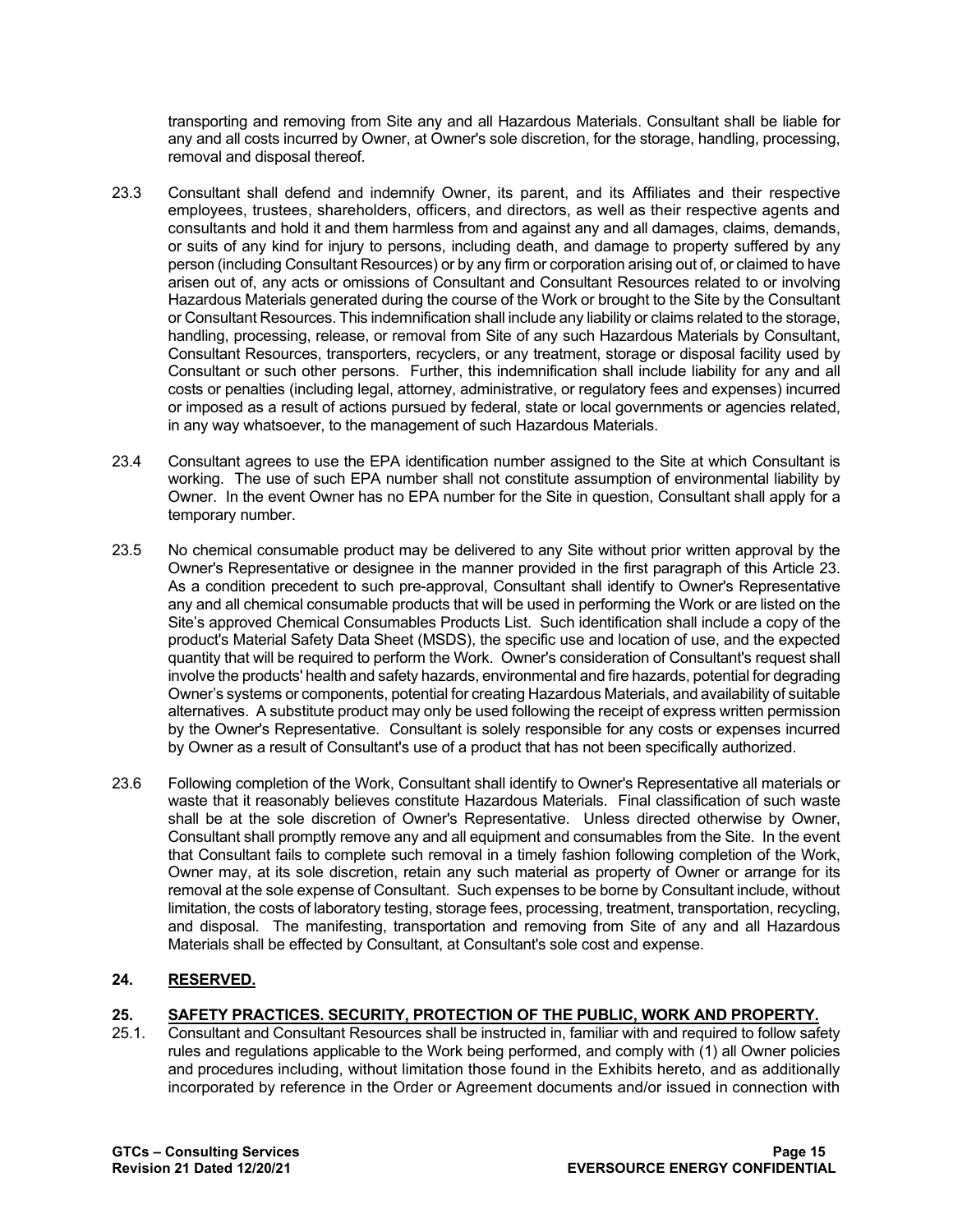the Work, and as in effect from time to time ; and (2) those policies and procedures referenced in the Agreement or Order. Consultant shall coordinate site specific Personal Protective Equipment (PPE), arc flash protection and FR clothing requirements with the Owner. Consultant shall have the sole responsibility to see that Consultant Resources are so informed, properly trained and that safety practices are followed.

- 25.2. Consultant shall establish and maintain safeguards, controls, work rules, or other measures to protect the Owner's property that is placed under Consultant's control, from damage, harm, or sabotage for the entire time during the performance of the Work until Final Acceptance. Consultant shall fully comply with any applicable Owner Site rules. For all Work to be performed at a Site, Consultant Resources shall comply with Owner's requirements, standards, procedures, and policies and training requirements, including among others those relating to safety, security, environmental practices and access authorization, currently in effect, copies of which are available upon request or may be available electronically, through an Owner web-site. Consultant shall conduct safety briefings and job hazard assessments. Upon Owner's request, Consultant shall provide documentation, confirming Consultant's compliance with this Article 25, including OSHA logs, qualification requirements and training certifications, licenses and detailed job safety and hazard assessment job plans, and reports of accidents involving Consultant Resources during the performance of the Work on Owner's Site.
- 25.3. While performing all Work, Consultant shall, and shall ensure that Consultant Resources strictly observe and fully comply with all federal, state, and local safety laws, rules and regulations applicable to the Work and/or the Site. Consultant shall provide and maintain all necessary precautions for the protection and safety of the public. It shall continuously take all necessary precautions to protect Owner's property from injury or loss arising in connection with the Agreement. In addition, when performing Work in close proximity to Owner's employees, Owner's safety rules shall be applicable.
- 25.4. Consultant shall train all Consultant Resources who carry out Work in the vicinity of energized conductors and equipment, in approved methods of artificial resuscitation, before such persons begin any Work.
- 25.5. Except with respect to Hazardous Materials, for which the provision of MSDS is required, pursuant to Article 23 "HAZARDOUS MATERIALS", upon Owner request, Consultant shall furnish to Owner's Representative Material Safety Data Sheets (MSDS) for any other product intended for use with the Work and make copies of such MSDS available to Owner at the Site or other mutually agreed upon location. No product for which an MSDS submittal has been requested shall be used until the MSDS has been reviewed by Owner.
- 25.6. For any Work that takes place at Owner facilities, Consultant shall comply with Owner's security requirements then in effect. Consultant Resources shall strictly adhere to the security regulations and obey the directions of Owner's security personnel. Consultant shall develop and, after review and approval by Owner, implement a security program to account for and protect all tools and equipment under its sole and exclusive care, custody and control in the performance of the Work. Owner shall not be liable to Consultant for loss of or damage to such tools or equipment.
- 25.7. Owner may immediately suspend or terminate all or any portion of the Work, without any added cost to Owner, and with no adjustments made to the schedule for the Work, if Owner determines that any safety or environmental violations have occurred, including conditions that could result in injury to any individual or damage to property or to the environment.
- 25.8. RESERVED.
- 25.9. RESERVED.
- 25.10. RESERVED.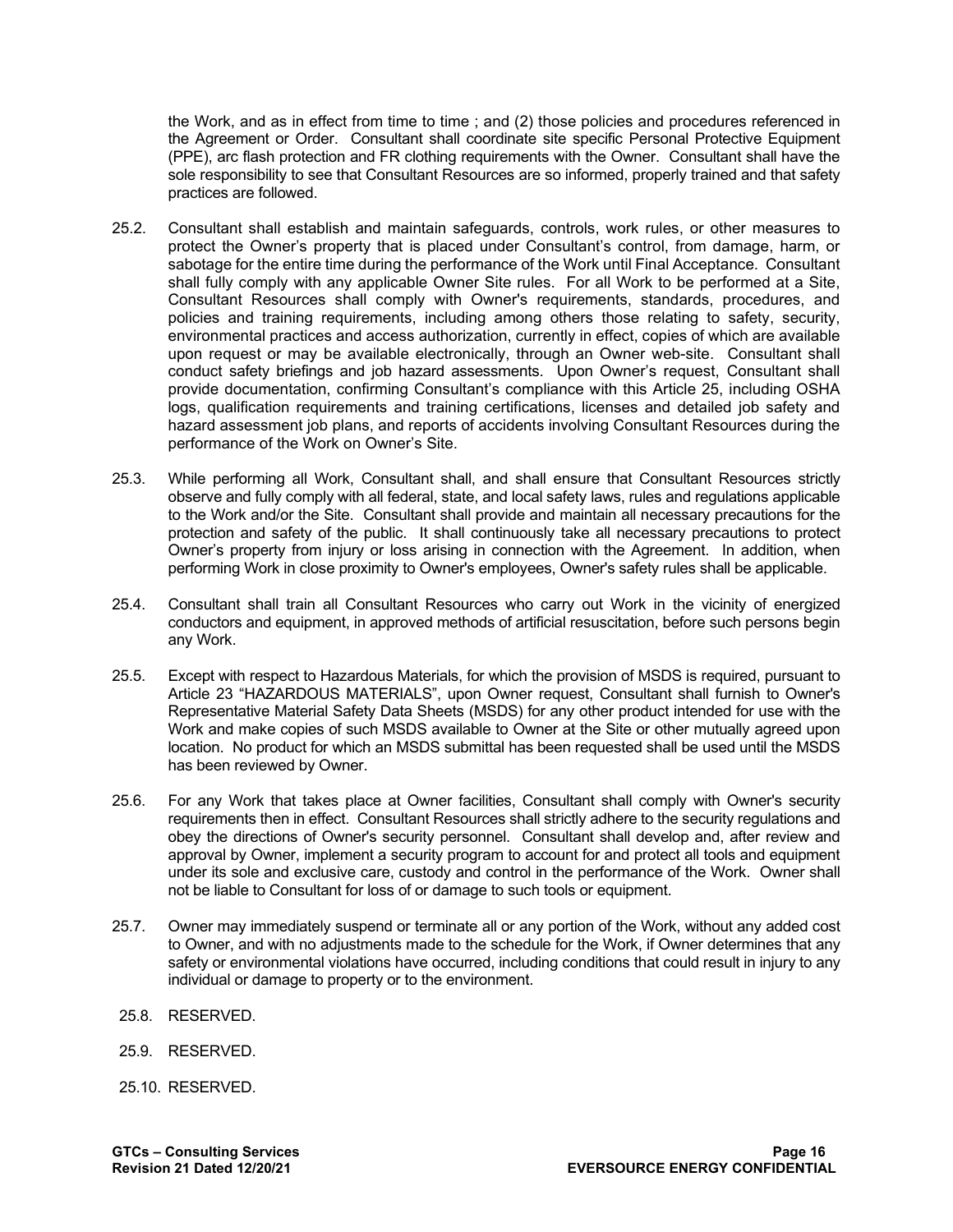### 25.11. RESERVED

- 25.12. Contractor shall have obtained identity verification, criminal background checks (federal, state and county checks for prior 7 years) and drug tests for all Contractor Resources prior to using such Contractor Resources to perform Work at customer facilities or Owner Sites. Contractor shall not assign Work to Contractor Resources that have any record of convictions (including any record since employment with Contractor) for any felonies and misdemeanors involving violence, sexual offense, drugs, theft, computer crimes or identity theft, or otherwise present a risk of injury to any individual or damage to or loss of property.
- 25.13. RESERVED.

# **26. DELIVERY, TITLE AND RISK OF LOSS TO EQUIPMENT AND MATERIALS.**

- Whenever Consultant provides Work that will not be subject to further work by Consultant, title shall pass to Owner upon the performance and delivery of the Work as set forth in the Agreement documents and Acceptance.
- 26.2 RESERVED.
- 26.3 RESERVED.
- 26.4 RESERVED.
- 26.5 Consultant shall deliver the Work materials purchased by Owner to the location stated in the Agreement in accordance with the delivery dates and any schedule of performance provided in the Agreement, time being of the essence for each such delivery for which a date or a length of time is fixed for delivery.

#### **27. CLEANUP.**

For Work performed at any Site, Consultant shall at all times keep the Site free from accumulations of waste material or rubbish. Consultant shall remove at its sole cost and expense from the Site and from all public and private property all temporary structures, rubbish and waste materials resulting from its operations.

#### **28. RESERVED.**

# **29. RESERVED.**

# **30. REMOVAL OF EQUIPMENT.**

Except as required to comply with the directions of Owner, Consultant shall promptly remove all Consultant provided materials and supplies from the Site upon completion or termination of the Agreement subject to requirements set forth in Article 27 "CLEANUP". If Consultant fails to complete such removal within fifteen (15) days after notice from Owner, Owner may elect (i) to retain all or any portion of such remaining materials and supplies as its property, or (ii) to remove and dispose of all or any portion of such items at the expense of Consultant.

# **31. INSURANCE BY CONSULTANT.**

As a condition to undertaking the Work, Consultant shall acquire, at its sole cost and expense, the following insurance coverage (or equivalent) from insurers with an A.M. Best rating of A- or better, with the indicated amounts and shall maintain such required insurance coverages during all Work and until the date of final payment under the Contract or Acceptance of all Work under the Contract, unless a longer period is specified below:

31.1 Workers' Compensation in the amounts mandated by law (statutory coverage) and Employers Liability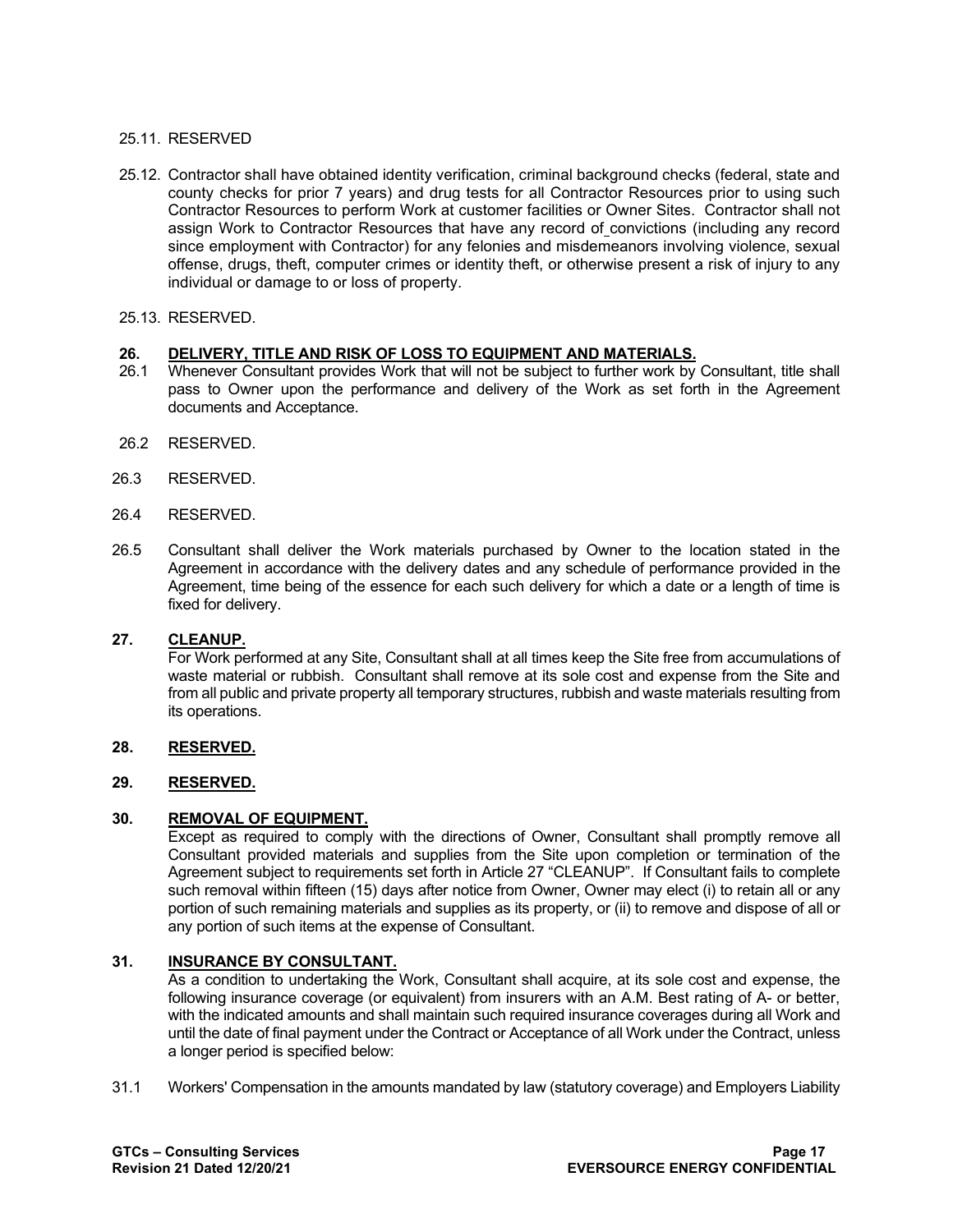Insurance with limits of not less than \$1,000,000

- 31.2 Comprehensive or Commercial General Liability Coverage on Form CG 00 01 or its equivalent excluding Professional Liability but including Operations, Products and Completed Operations, Contractual Liability and Broad Form Property Damage Liability written in one or more layers with a combined single limit for Bodily Injury and Property Damage of not less than \$2,000,000 per occurrence and annual aggregate. Products and Completed Operations coverage shall remain in effect for a minimum of three (3) years from the date of final payment under the Contract or Acceptance of all Work under the Contract, whichever is later, unless the Work is to be performed solely in CT, in which case the required coverage should be in force for two (2) years from such date.
- 31.3 Automobile Liability Coverage, including all owned, non-owned, and hired vehicles, written in one or more layers with a combined single limit for Bodily Injury and Property Damage of not less than \$2,000,000 per accident. If the Contractor is transporting any hazardous materials, a Pollution Liability Broadened Coverage for Autos endorsement must be added to the Business Automobile Policy by ISO endorsement CA 9948 3/06 or its equivalent and MCS-90.
- 31.4 If applicable, Errors and Omissions coverage for professional Services and products provided by Consultant, including coverages for intellectual property infringement and related risks, with limit of not less than \$2,000,000 per occurrence and annual aggregate, which coverage Consultant shall maintain in effect for a period of at least seven (7) years following the final payment under the Contract or Acceptance of all Work Under the Contract, whichever is later.
- 31.5 All policies contemplated in this Article 31 other than Workers' Compensation and Errors and Omissions shall be endorsed to include, Owner, its affiliates and their respective directors, officers, employees and agents (including, the Owner's Representative), as additional insureds using ISO additional insured endorsement CG 20 10 11 85 or at a minimum CG 20 10 07 04 and CG 20 37 07 04 providing equivalent coverage for both ongoing and completed operations, if any.as respects any and all personal and/or bodily injury and/or property damage claims arising out of Contractor's operations hereunder. The limits required under this Article 31 may be satisfied by a combination of primary and excess (umbrella) coverage layers. The foregoing insurance policies, including Workers' Compensation, shall include a waiver of any right of subrogation of the insurers thereunder against the additional insureds thereunder, and of any right of the insurers to any setoff or counterclaim or any other deduction, whether by attachment or otherwise, in respect of any liability of any such person insured under such policy. Should any of the above described policies be cancelled before the expiration date thereof, notice will be delivered in accordance with policy provisions.
- 31. 6 Consultant shall provide certificates of insurance and copies of additional insured endorsements and all applicable endorsements to Owner to evidence Consultant's insurance policies within thirty (30) days of the award of any Contract but in no event later than prior to the commencement of any Work. Consultant shall ensure that its broker shall provide Owner with replacement certificates and additional insured endorsements evidencing required insurance coverage prior to the expiration of prior certificates. Failure to provide such certificates shall be grounds for withholding payment and/or termination of the Contract.
- 31.7 Such insurance coverage shall be primary and non-contributory to any other coverage available to Owner or its affiliates, and shall not be deemed to limit Consultant's liability under the Contract.
- 31.8 Consultant shall have and maintain in effect the insurances required by this Article 31 for the duration of the Contract and thereafter for any period of continuing contractual obligations, including Consultant's warranty obligations. In addition, Consultant and any Subcontractor whose scope of work may include professional services shall procure tail coverage through the applicable warranty period on each errors and omissions policy maintained in accordance herewith upon the expiration and/or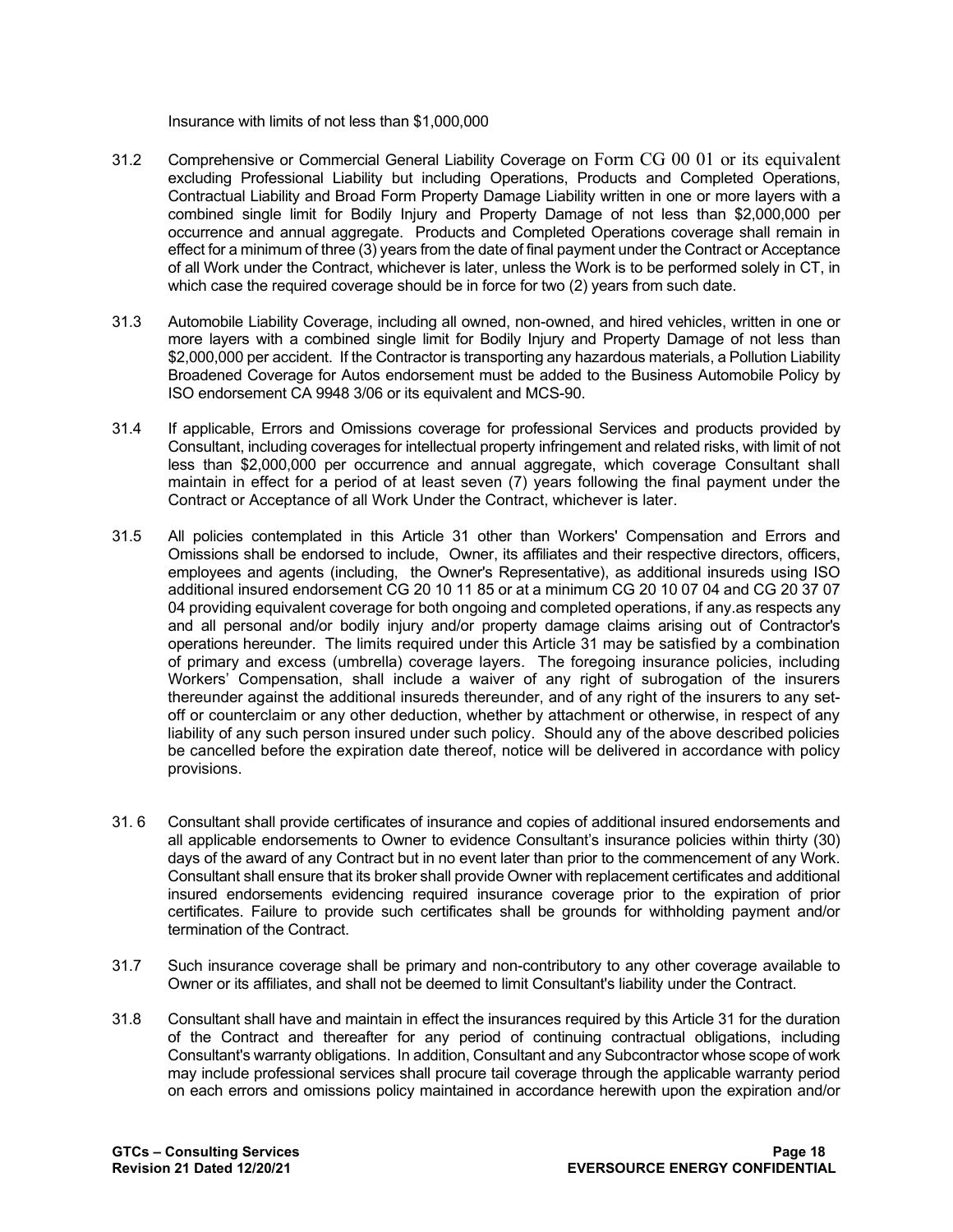non-renewal thereof, unless Consultant's replacement errors and omissions policy provides continuing coverage for the Work through the applicable warranty period.

- 31.9 Consultant shall be solely responsible for payment of any and all deductible or self-insured retention amounts relating to any and all of the policies of insurance required by this Article 31, regardless of the number of losses.
- 31.7 For any Services to be provided by any Subcontractor, Consultant shall require such Subcontractor to provide the foregoing insurance coverages and amounts and comply with the requirements set forth in this Article 31, including additional insured, primary and non-contributory and waiver of subrogation.

# **32. INDEMNIFICATION BY CONSULTANT.**

.

To the fullest extent permitted by law, Consultant shall be responsible for and shall indemnify, and shall defend and save Owner, its parent, and its Affiliates and their respective employees, trustees, shareholders, officers, and directors, as well as their respective agents and consultants (each, an "*Indemnified Person*") harmless from and against any and all costs and expenses (including all costs and expenses of litigation, as well as related attorneys' fees), losses, liabilities, fines, penalties, damages, claims, demands, judgments, awards, obligations, actions, or proceedings arising from the acts or omissions of Consultant Resources or related to the Work or Consultant's obligations under the Agreement Documents. Consultant further agrees to obtain, and maintain at its expense, such insurance as will insure the provisions of all indemnity obligations in the Agreement. Nothing in this Article shall derogate or reduce Consultant's obligations under Article 31 hereof.

# **33. INFRINGEMENT OF PROPRIETARY RIGHTS.**

- 33.1 Consultant shall indemnify, defend and hold harmless Owner, its parent, its Affiliates and its and their employees, agents, officers, and directors from any and all liabilities, penalties, damages, claims, actions or proceedings based upon any allegation that (i) any portion or all of the Work furnished under the Agreement, or any use thereof for purposes intended by the Agreement constitutes an infringement of any patent, copyright, trademark or other proprietary interest or (ii) Consultant has, other than solely for Owner's benefit in connection with the Work, made use of Information in which a third party claims a proprietary interest which Information was obtained by Owner from third parties under agreements for confidentiality.
- 33.2 If Owner provides Consultant notice of a claim of infringement with respect to any material, equipment or Information used in connection with the Work (collectively, the "Product") or Owner's use of all or any portion of the Product is enjoined due to a claim of infringement, Consultant shall promptly and at its sole expense either (i) procure for Owner the right to continue using the Product or (ii) replace the Product with non-infringing and functionally equivalent Product, (iii) modify the Product so that it becomes non-infringing and functionally equivalent, or (iv) take such other action as is necessary to assure Owner's uninterrupted use of the Product.

# **34. CONFIDENTIAL INFORMATION.**<br>34.1 Each Party acknowledges that it m

Each Party acknowledges that it may be necessary to disclose Confidential Information to the other Party. Except to the extent set forth in this Article 34, or as otherwise agreed to in writing by the parties, each Party shall maintain the Confidential Information of the other Party in a secure and confidential manner. Consultant agrees to use Owner's Confidential Information solely for the provision of Work and to make Confidential Information available to its employees on a need-to know basis only, and to not disclose to third parties or to publish any of Owner's Confidential Information without Owner's advance written consent. Consultant also agrees to comply with all other applicable state, federal and local laws, regulations, codes and policies regarding the protection of Owner Confidential Information, and the avoidance of theft or fraud through the improper use or disclosure of such information, including, without limitation, Mass. Gen. Laws c93H and the regulations promulgated thereunder. Each Party shall advise its employees, Consultants, consultants, agents and those under its and/or their respective control of these requirements for confidentiality with regard to Confidential Information.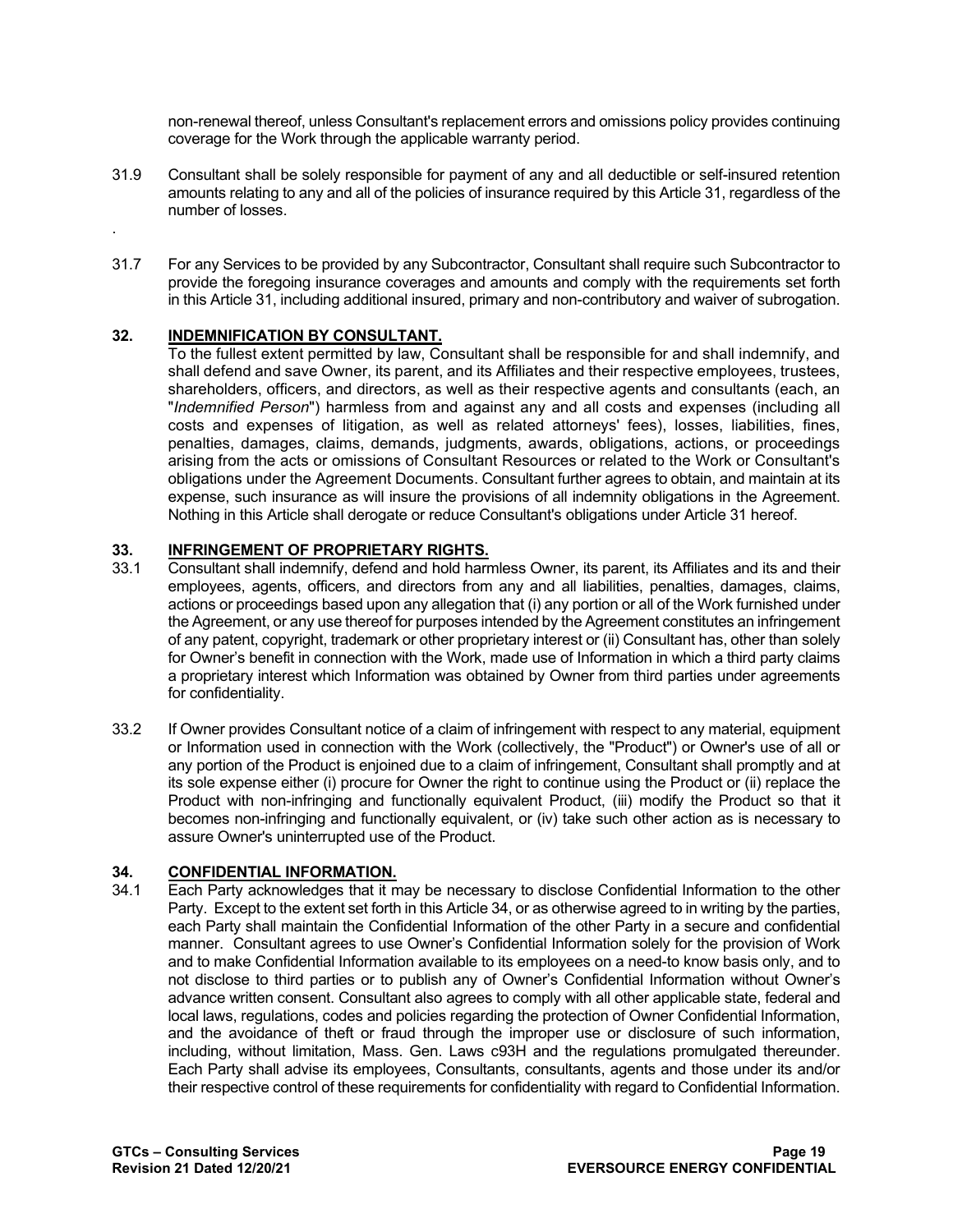- 34.2 Consultant shall give immediate notice to the Owner of any incident that may cause Owner Confidential Information to be disclosed or otherwise used in an unauthorized manner. Such immediate notice shall be given first by telephone and shall be followed by a more complete written notice to be sent by express mail overnight courier by the close of business on the day that the incident took place and capable of delivery on the day following the date of the notice. Such notice shall set forth all relevant information regarding the incident, including the specific nature and extent of the disclosure / use, the measures taken and to be taken to retrieve and restore the Confidential Information and/or to otherwise prevent the unauthorized use or disclosure of the Confidential Information.
- 34.3 If Owner, within one hundred eighty (180) days of receipt of Consultant's Confidential Information, disputes the proprietary nature of such Information by written notice to Consultant, the parties shall consult to resolve such dispute. In the event that the parties are unable to resolve such dispute after an initial consultation, the Parties shall proceed to mediation and, if necessary, arbitration pursuant to the terms of Section 39 hereof.
- 34.4 Owner shall have the right, without Consultant's approval, to disclose Consultant's Confidential Information to the limited extent required (i) for financing, acquisition or conveyance of ownership share, licensing, construction, startup, commissioning operation, maintenance or repair of the facility at which the Work is performed, and (ii) to comply with any request or order of a governmental agency or court. Each party shall have the right to disclose the other party's trade secret or other Confidential Information (a) to federal, state, or local government officials, to their attorneys, or in a sealed court document, for the purpose of reporting or investigating a suspected violation of the Defend Trade Secrets Act of 2016; or (b) to their attorneys or in a sealed court document in connection with a lawsuit for retaliation by an employer for reporting a suspected violation of the Defend Trade Secrets Act of 2016. If Owner discloses Consultant's Confidential Information to any governmental agency or court, Owner shall, to the extent it does not violate or fail to comply with any such request or order, advise Consultant prior to disclosure and, at Consultant's sole cost and expense, cooperate in any effort by Consultant to minimize the amount of Confidential Information disclosed, secure confidential treatment of such Confidential Information, or seek permission from such governmental agency or court to revise the Confidential Information in a manner consistent with Consultant's interests, the interests of Owner, and in a manner that meets the requirements of the governmental authority or court.
- 34.5 Any Information transmitted to either Party will not be deemed Confidential Information if that Information is: (a) in the receiving Party's possession without restriction on disclosure prior to disclosure hereunder; (b) at the time of disclosure, generally available to the public without restriction on disclosure; (c) after disclosure, generally available to the public without restriction on disclosure, by publication or otherwise, through no fault of the receiving Party; (d) after the time of disclosure, received from a third party who imposes no obligation of confidentiality and who, insofar as the receiving Party can reasonably determine, did not acquire any such Confidential Information directly or indirectly from the other Party subject to requirements of confidentiality or (e) if such Party independently discovers or develops such Information..
- 34.6 Consultant shall notify Owner as soon as possible in writing if any Confidential Information provided to Owner has been changed to a non-proprietary status.
- 34.7 The provisions of this Article 34 shall also apply to Information that a Party identifies and establishes in writing to the others as having been obtained from third parties under agreements for confidentiality.
- 34.8 Owner may demand the return and/or disposal of its Confidential Information at any time upon giving of written notice to Consultant. Within fifteen (15) days of receipt of such notice, Consultant shall return all of the original Confidential Information and shall dispose of all copies, reproductions or extracts (both written and electronic) in its possession and in the possession of any representatives to whom it was disclosed using methods authorized by the National Association for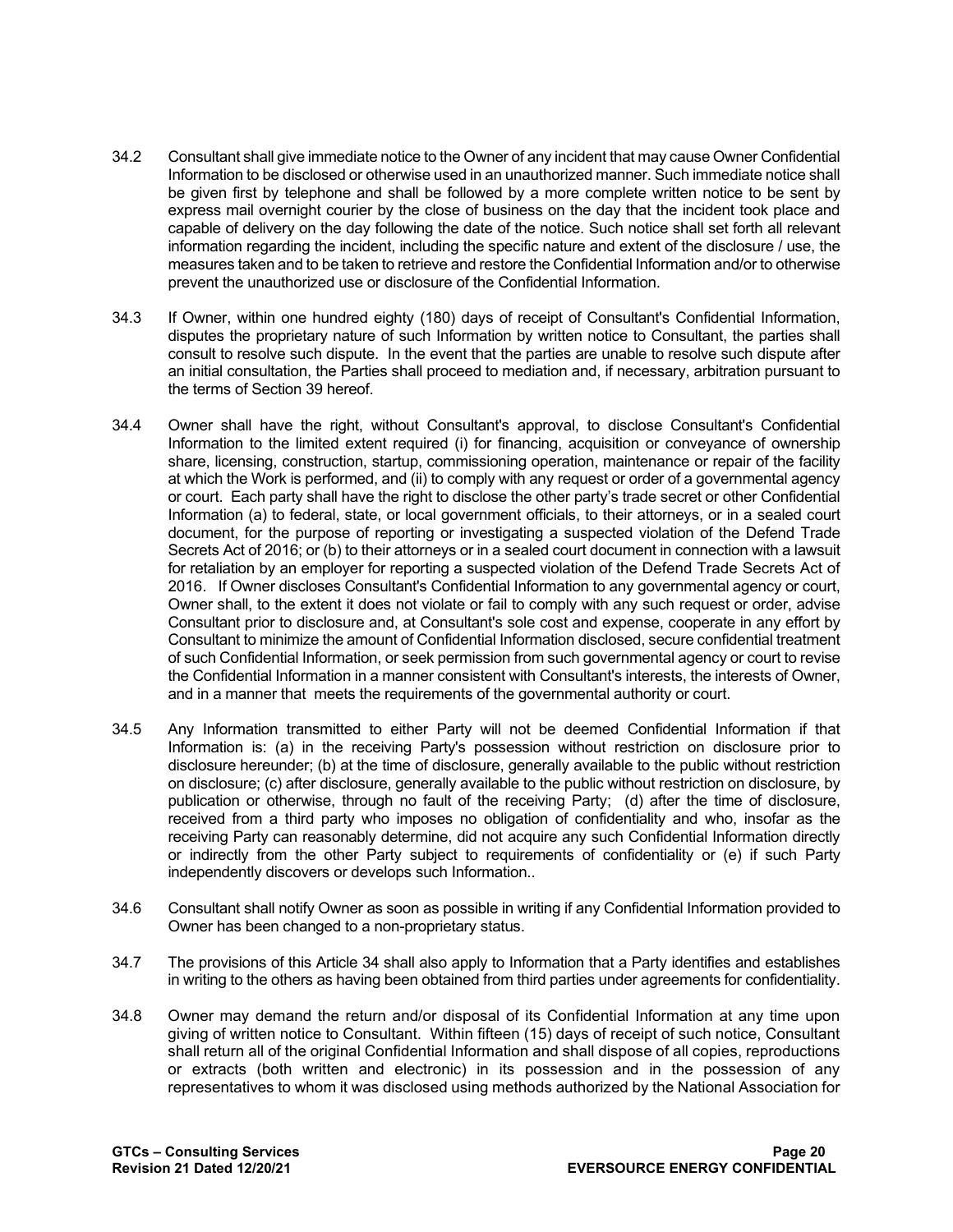Information Destruction for the media on which the Confidential Information is stored. Except as may otherwise be agreed upon by the parties in writing, Consultant shall provide Owner with written certification of the return and/or disposal of such Confidential Information promptly following the return or disposal of such Confidential Information.

- 34.9 The provisions of this Article shall survive the termination of the Agreement and shall bind the parties and their successors and assigns.
- 34.10 **THIS SECTION IS APPLICABLE ONLY TO WORK RELATING TO GENERATION, TRANSMISSION AND DISTRIBUTION FACILITIES:** In addition to the foregoing confidentiality obligations, to the extent that Consultant obtains or generates any critical energy infrastructure information ("CEII"), as defined by Federal Energy Regulatory Commission ("FERC"), pursuant to 18 C.F.R. §388.13, in its performance of the Work, Consultant shall keep confidential any CEII applicable to Owner and the Work, and shall observe all obligations associated therewith applicable laws and regulations. To the extent any such Work involves critical cyber assets, Consultant agrees to be bound by and comply with the North American Electric Reliability Council ("NERC") Critical Infrastructure Protection ("CIP") standards. Consultant shall indemnify Owner for any liabilities or penalties arising from any failure to comply with the requirements of this Section 34.10 by Consultant, or its subcontractors, at any tier. In addition, upon request by Owner, Consultant shall execute an agreement confirming such compliance with the foregoing obligations.

#### **35. WARRANTY.**

# 35.1 Services Warranty.

- 35.1.1 Consultant warrants that any Services performed or provided by, through, or on behalf of Consultant as part of or in connection with the Agreement shall (i) be performed by Consultant Resources who are fully qualified and competent and whose recommendations, guidance and performance reflect professional knowledge, judgment, and performance in accordance with the highest professional standards applicable to the utility industry and the industry applicable to such Services; and (ii) comply with and conform to all provisions and requirements of the Agreement and to any and all provisions of any and all applicable laws.
- 35.1.2 Within the period of two (2) years after Final Acceptance of all Work under the Agreement, if Owner determines that any portion of the Services performed by, through, and/or on behalf of Consultant fails to comply with the warranties set forth above, or if a defect or error is discovered in any Information supplied with such Services, Consultant shall, at its sole cost and at Owner's option, (i) correctly re-perform such Services or correct the defect or error in the Information, or (ii) return to Owner the charges paid by Owner and attributable to such Services or defective or erroneous Information supplied. Owner shall have the right to set-off against other amounts due Consultant hereunder or otherwise any amount owed by Consultant to Owner under this Article 35.

#### 35.1.3 RESERVED

#### 35.2 Supplier Warranties

Consultant shall take all reasonable steps to transfer for the benefit of Owner all warranties or guarantees available from the suppliers of any portion of the Work.

35.3 Information Warranty. Consultant warrants that it has the full legal right, title and ownership of the Information furnished pursuant to the Agreement.

#### 35.4 RESERVED

35.5 Completion Warranty. Consultant warrants that it shall complete the Work in accordance with the Work schedule. If the Work falls behind schedule due to causes attributable to Consultant or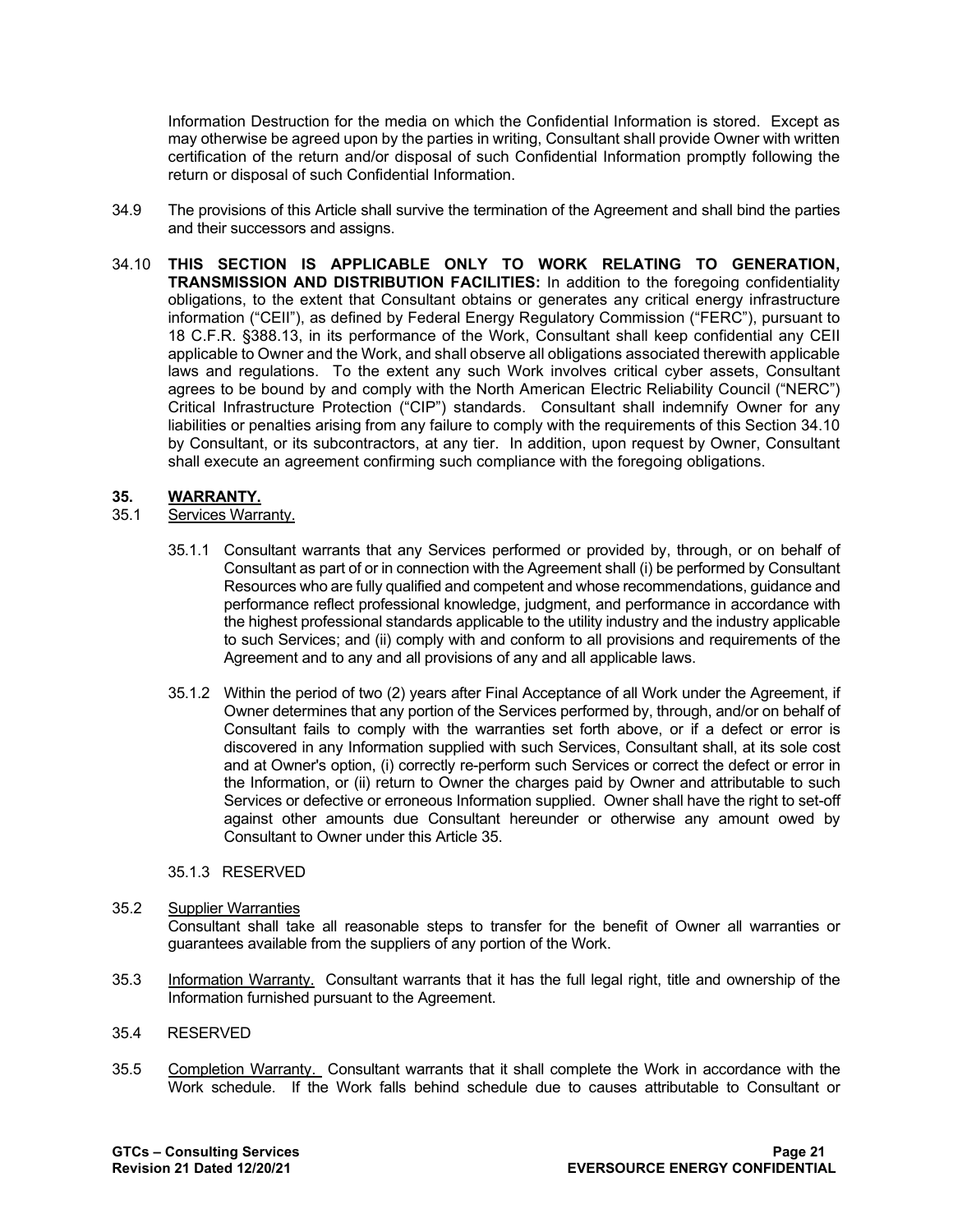Consultant Resources, Consultant shall, at its sole cost and expense, use its best efforts to restore the Work to schedule, including but not limited to the following measures: placing Consultant Resources on extended working hours; assigning additional personnel to the Work, and prioritizing Consultant's resources and obligations to ensure that the Work is completed on schedule.

#### 35.6 Additional Warranty Provisions.

- 35.6.1 Reserved.
- 35.6.2 Owner shall notify Consultant in writing of any breach of warranty.
- 35.6.3 Reserved.
- 35.6.4 Reserved.
- 35.6.5 Corrective Work performed by Consultant shall be subject to the applicable warranty provisions of this Article. The warranty period for such corrective Work shall be the remainder of the original warranty period plus an additional two years.
- 35.6.6 The warranties provided for in this Article 35 shall apply regardless of where the Work is performed.
- 35.6.7 In the case of Work affecting government-owned property, warranties shall also be enforceable directly by the applicable government agency having jurisdiction.

#### 35.7 Subcontractor Warranties.

- 35.7.1 Consultant shall obtain usual and customary warranties from Subcontractors. Such warranties shall be obtained for the benefit of Owner as well as for Consultant. Consultant shall ensure that the benefit of any warranty offered by any Subcontractor at any tier is passed through to Owner, shall provide a copy of the terms of any such Subcontractor warranty to Owner, and shall identify relevant Subcontractor contracts and otherwise actively assist Owner, as required or desired by Owner and without additional charge, in enforcing any such warranty in the event such enforcement should become necessary.
- 35.7.2 The existence and/or absence of any Subcontractor warranties, including compliance or non-compliance therewith, shall not affect or impair in any manner whatsoever Consultant's obligations to to Owner

# **36. LIMITATION OF LIABILITY.**

- CONSULTANT'S LIABILITY TO OWNER UNDER THE AGREEMENT WHETHER BASED UPON BREACH OF ANY EXPRESS OR IMPLIED WARRANTY, TORT, CONTRACT, STRICT LIABILITY, OR OTHERWISE SHALL BE THE SUM OF (i) FOR WARRANTY AND INDEMNITY OBLIGATIONS, THE REMEDIES DESCRIBED IN THE AGREEMENT, PLUS (ii) FOR DAMAGES CONSULTANT IS REQUIRED TO INSURE AGAINST, ANY RECOVERY AVAILABLE UNDER THE INSURANCE COVERAGES REQUIRED BY THE AGREEMENT PLUS (iii) FOR ANY ADDITIONAL DIRECT DAMAGES TO THE OWNER, AN AMOUNT EQUAL TO THE GREATER OF THE TOTAL OF ALL CHARGES PAID BY OWNER TO CONSULTANT UNDER THE AGREEMENT OR TWO MILLION DOLLARS (\$2,000,000). OWNER'S AGGREGATE LIABILITY TO CONSULTANT UNDER THE AGREEMENT SHALL NOT EXCEED, UNDER ANY CIRCUMSTANCES WHATSOEVER, THAT PORTION OF THE COMPENSATION DUE UNDER ARTICLE 3 "TERMS OF PAYMENT" THAT HAS NOT YET BEEN PAID BY OWNER WITH RESPECT TO THE WORK.
- 36.2 EXCEPT TO THE EXTENT ALLOWED UNDER THE INSURANCE, WARRANTY OR INDEMNITY PROVISIONS OF THE AGREEMENT, NEITHER PARTY SHALL BE LIABLE TO THE OTHER FOR ANY INDIRECT, INCIDENTAL OR CONSEQUENTIAL DAMAGES.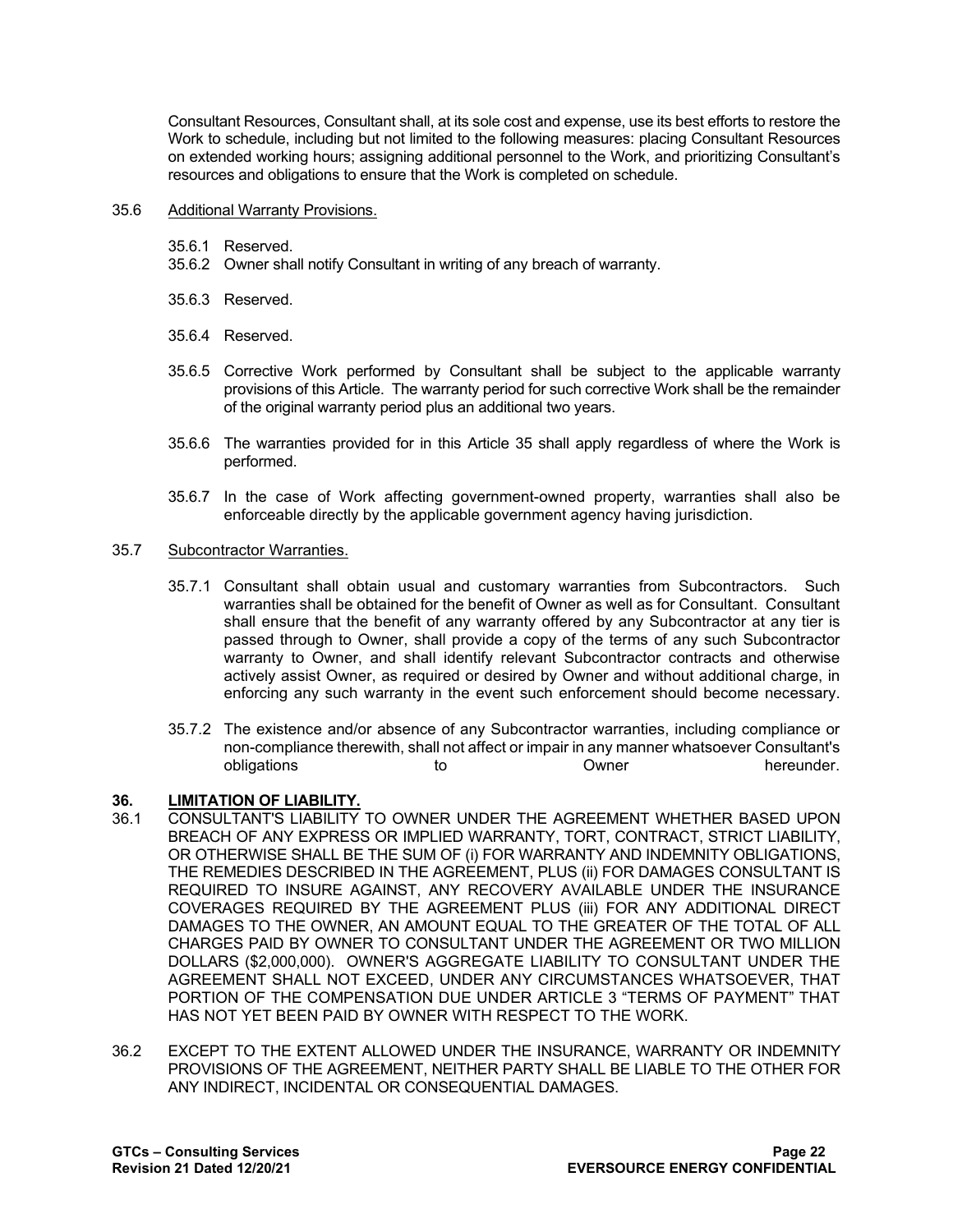- 36.3 CONSULTANT WAIVES ALL CLAIMS AGAINST OWNER FOR ANY LIABILITY OR LOSS IN CONNECTION WITH: (i) PAYMENT OF ALL FEDERAL, STATE AND LOCAL TAXES OR CONTRIBUTIONS IMPOSED OR REQUIRED UNDER UNEMPLOYMENT INSURANCE, SOCIAL SECURITY AND INCOME TAX LAWS WITH RESPECT TO CONSULTANT'S WORK UNDER THE AGREEMENT; (ii) ALL LOSSES IN CONNECTION WITH ANY CLAIMS FOR LOST WAGES, SEVERANCE PAY, PENSIONS OR OTHER BENEFITS WITH RESPECT TO CONSULTANT'S WORK UNDER THE AGREEMENT; AND (iii) ALL CLAIMS FOR LIABILITY FOR DAMAGE TO CONSULTANT'S PERSONAL PROPERTY OR INJURY TO CONSULTANT RESOURCES IN CONNECTION WITH THE AGREEMENT.
- 36.4. The parties understand and agree that the liability of Consultant to Owner under the Agreement, at law, and/or in equity shall not be limited by the amount of insurance coverage required or made available pursuant to the provisions of Article 31 "INSURANCE BY CONSULTANT".

# **37. RIGHTS AND LIABILITIES OF PRINCIPALS.**

All benefits, protections, indemnifications and other rights in favor of Owner under the Agreement shall also benefit, protect and indemnify the principals of Owner.

# **38. RESERVED.**

#### **39. DISPUTE RESOLUTION; NEGOTIATION; MEDIATION; ARBITRATION.**

- 39.1 The Parties shall attempt in good faith to resolve any dispute arising out of or relating to this Agreement promptly by negotiation between executives with authority to settle the dispute and who are at a higher level of management than the persons with direct responsibility for administration of this Agreement. Any Party may give the other written notice of any dispute, which notice shall include a summary of that Party's position and the name and title of the executive who will be representing that Party. Within twenty (20) days after delivery of the notice, unless otherwise agreed, the receiving Party shall respond with a summary of that Party's position and the name and title of the executive who will represent that Party. Within forty-five (45) days after the initial notice, unless otherwise agreed, the Parties' executives shall meet at a mutually acceptable time and place to attempt to resolve the dispute. All reasonable requests for information, essential to a matter of import in the dispute, made by one Party to the other in support of the negotiation will be honored, and all negotiations pursuant to this Article 39 shall be confidential and treated as compromise and settlement negotiations.
- 39.2 If the dispute has not been resolved by negotiation within sixty (60) days after the disputing Party's notice, or if the Parties failed to meet or arrange to meet within sixty (60) days, unless otherwise agreed, the Parties shall proceed to mediation under the then current CPR Mediation Procedure, and, unless otherwise agreed, will select a mediator from the CPR Panels of Distinguished Neutrals.
- 39.3 Any dispute arising out of or relating to this Agreement, including the breach, termination or validity thereof, that has not been resolved by a non-binding procedure as provided herein within ninety (90) days of the initiation of such procedure, unless otherwise agreed, shall be finally resolved by arbitration in accordance with the then current CPR Non-Administered Arbitration Rules or, at Owner's option, the then current CPR Administered Arbitration Rules. The Parties may mutually agree to arbitration in accordance with the then current CPR Expedited Arbitration Rules .Disputes involving amounts in the aggregate under Three Million Dollars (\$3,000,000), shall be decided by a sole arbitrator, and disputes involving amounts in the aggregate equal to or greater than Three Million Dollars (\$3,000,000), shall be decided by three arbitrators, unless the Parties mutually agree to a decision by fewer than three arbitrators. The selection of a single arbitrator shall be in accordance with Rule 5.3. The selection of three arbitrators shall be in accordance with the "screened" appointment procedure provided in CPR Rule 5.4, with each Party selecting one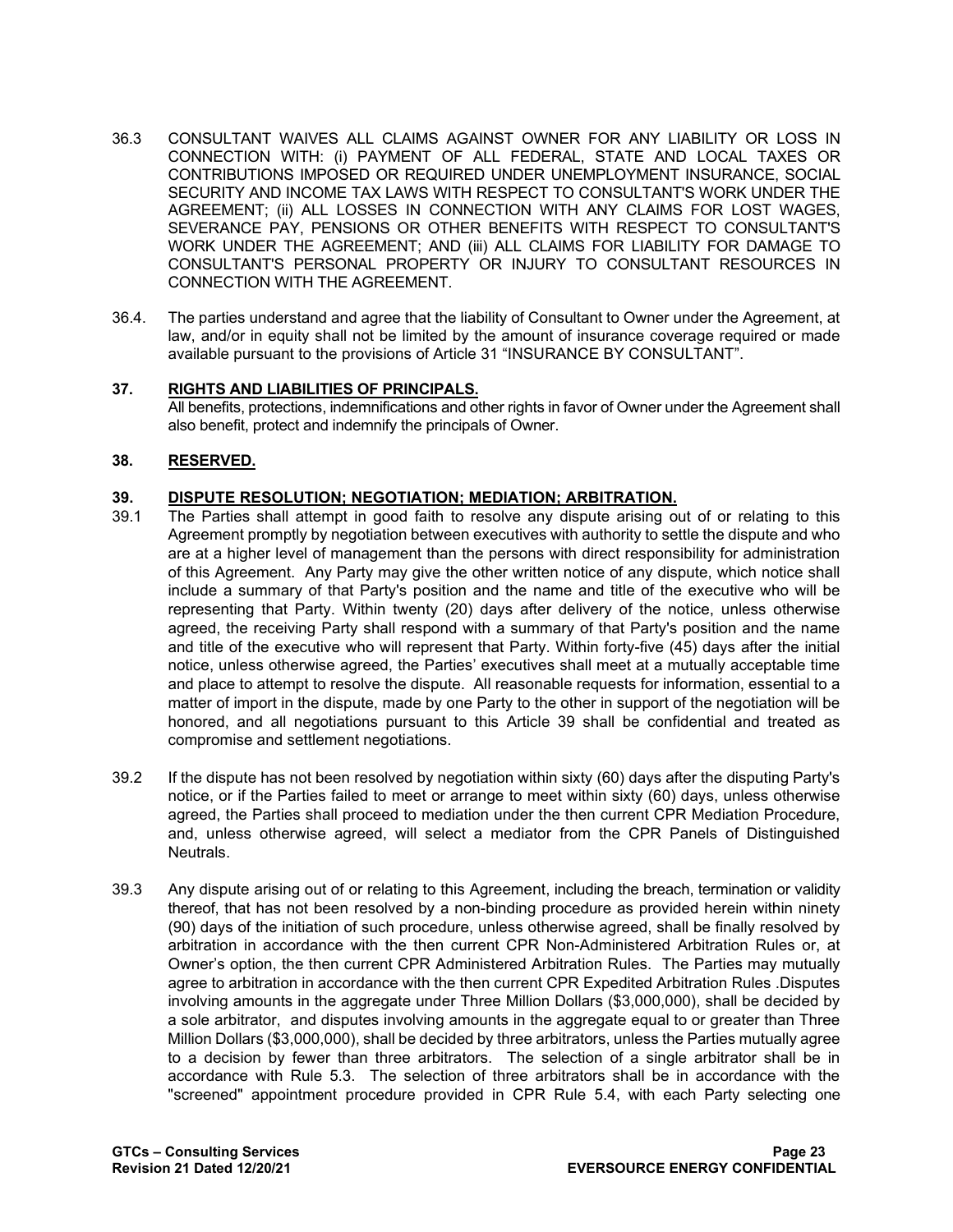arbitrator and the third arbitrator, who will serve as the panel chair, will be selected pursuant to CPR Rule6. Unless otherwise mutually agreed, the arbitrators shall be selected from the CPR Panels of Distinguished Neutrals.

 The arbitration shall be governed by the Federal Arbitration Act, 9 U.S.C. §§ 1-16, and judgment upon the award rendered by the arbitrator(s) may be entered by any court having jurisdiction thereof. Unless otherwise agreed to by the parties, the place of arbitration shall be at Owner's option, Hartford, Connecticut, Manchester, New Hampshire or Boston, Massachusetts.

- 39.4 Any award or determination made by the arbitrator(s) shall be subject to the limitations of liability set forth in this Agreement. The arbitrator(s) are not empowered to award damages in excess of compensatory damages and each party expressly waives and foregoes any right to punitive, exemplary or similar damages unless a statute *requires* that compensatory damages be increased in a specified manner. Each Party shall be responsible for its own costs and expenses, including attorney's fees. Unless otherwise directed in writing by Owner and to the extent permitted by law, Contractor shall continue performance of the Work in compliance with the Agreement notwithstanding the existence of any Dispute between the Parties. Nothing herein shall prejudice, impair or otherwise prevent Owner from receiving equitable relief pending the conclusion of any mediation and/or arbitration proceeding.
- 39.5 Each Party will proceed in good faith to conclude the arbitration proceeding as quickly as reasonably possible. If a Party refuses to participate in an arbitration proceeding as required by this Agreement, the other Party may petition any governmental authority having proper jurisdiction for an order directing the refusing Party to participate in the arbitration proceeding. All costs and expenses incurred by the petitioning Party in enforcing such participation will be paid for by the refusing Party. The parties hereby consent to the exclusive jurisdiction of the state or federal courts located within the State of Connecticut, State of New Hampshire or the Commonwealth of Massachusetts for enforcement of all arbitration procedures pursuant to this Article 39 and any other legal proceedings arising out of or relating to the Agreement and the transactions contemplated hereby.
- 39.6 Nothing herein shall prejudice, impair or otherwise prevent Owner from seeking equitable relief pending the conclusion of any mediation and/or arbitration proceeding.

# **40. ADVERTISING.**

Unless authorized in writing by Owner or except as required by applicable law, Consultant shall not engage in any advertising, publicity or other promotional activity which directly or indirectly mentions or refers to the relationship between the parties or the Work furnished under the Agreement.

#### **41. BINDING EFFECT; ASSIGNMENT.**

The Agreement shall be binding upon the Parties and their respective successors and permitted assigns. Owner may assign this Agreement to any Affiliate of Owner. Consultant is not authorized to and shall not directly or indirectly (through an equity sale, merger or other transaction) sell, assign or otherwise transfer the Agreement, in whole or in part, or any of the Work to be performed hereunder, without the prior written consent of Owner, which may be granted or withheld in Owner's sole discretion. Without waiving any rights and remedies Owner may have against Consultant, upon discovering that Consultant has purported to sell, assign or otherwise transfer, in whole or in part, the Agreement or any of the Work to be performed, without the Owner's prior written consent, Owner may, at its sole option and in its sole discretion, deem such action to be binding and enforceable against such assignee, successor, or transferee, or may deem such action to be null, void, and of no force or effect.

#### **42. WAIVERS.**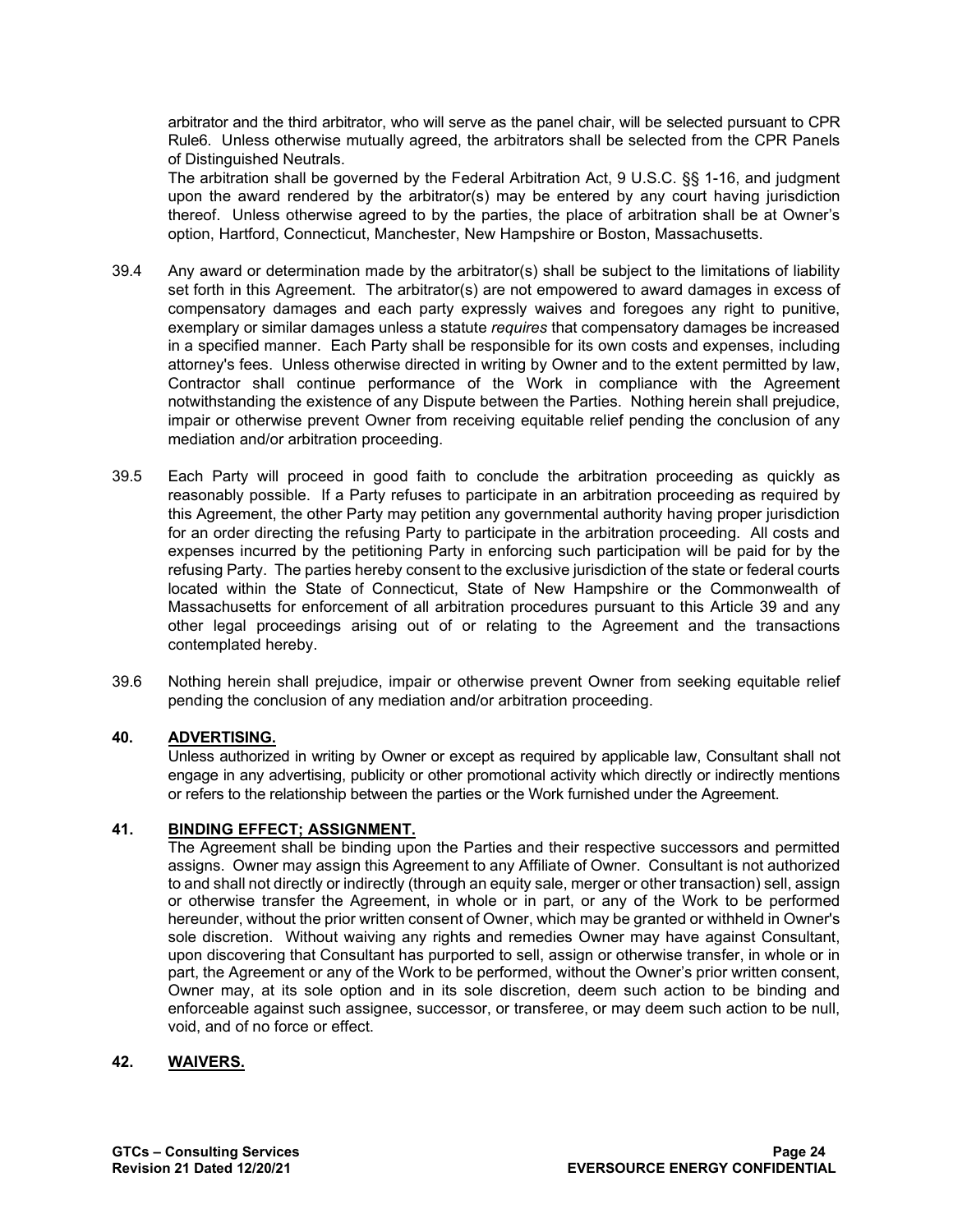The waiver by any Party of a breach of and/or other non-compliance with any provision of the Agreement shall not operate or be construed as a waiver of any subsequent breach or noncompliance.

# **43. APPLICABLE LAW.**

The Agreement and the rights and duties of the parties hereunder shall be governed by and construed, enforced and performed in accordance with the laws of the State of Connecticut, without regard to its principles of conflicts of law *provided* that if the Site is located entirely outside of the State of Connecticut, then the Law of the State/Commonwealth where the Site is located (and where the Work is performed) may govern certain aspects of the enforcement of the rights and remedies of Owner (including legal process and procedure) with respect to such Work.

# **44. NOTICES; DEMANDS.**

All notices required under the Agreement shall be in writing and shall be deemed to be given when received upon personal delivery, or if mailed, as of the date indicated on the receipt document provided by the mail carrier, if so delivered or if so mailed (a) with respect to Owner, to the individual set forth on the "Direct Inquiries" line on Owner's Order at the address set forth thereon; or (b) with respect to each of the Owner's Representative, Consultant or the Consultant's Representative, to the applicable individual set forth in the Special Terms and Conditions, at the address of such individual set forth thereon, unless otherwise indicated in the Agreement.

#### **45. RIGHT TO AUDIT.**

Owner shall have the right to inspect and audit all of Consultant's and any Subcontractor's books, records, correspondence, receipts, vouchers and memoranda relating to or affecting the Agreement. Consultant shall provide for such right to audit by Owner in all contracts with Subcontractors relating to the Work or the Agreement.

#### **46. DOCUMENT RETENTION.**

Except as set forth in Section 6.5 "INFORMATION", Article 34 "CONFIDENTIAL INFORMATION" and below in this Article 46, all Information shall remain the exclusive property of Owner, regardless of where it is stored. Consultant shall preserve Owner's Information in its care, custody or control for a period of six (6) years following Final Acceptance of the Work or return such Information to Owner in a form acceptable to Owner. Consultant shall not destroy any such Owner Information prior to the expiration of such six (6) year period absent Owner's prior written consent. Owner reserves the right to access such Owner Information at any time while such Information is in Consultant's possession and such Information shall be provided to Owner on a timely basis whenever requested, regardless of whether such requests are for audits, regulatory or legal proceedings such as lawsuits or arbitrations. Any Owner Information in Consultant's possession shall be disclosed to third parties only as necessary to comply with applicable laws and government orders or requests so long as Owner receives advance written notice of such disclosure and an opportunity to contest such requests. Consultant agrees to access Information in its possession only for the purposes of performing the Work and to operate or maintain its information systems and will take appropriate and Owner approved measures and precautions to protect against unauthorized access or disclosure. Consultant agrees for itself, and on behalf of any Subcontractor, to (a) access Owner Information in its, or in any Subcontractor's, possession only for the purpose of performing the Work on a Project, and (b) operate, maintain and/or take appropriate and Owner-approved measures and precautions to protect its information systems against unauthorized access or disclosure of Owner Information. Consultant shall be responsible for ensuring that Owner Information is protected from damage and/or loss while in the care, custody or control of Consultant and/or any Subcontractor, including making backups of Information and using disaster recovery best practices for any computer systems used to store Information. Owner reserves the right to audit Consultant to ensure such Information is managed in accordance with this Article 46. The foregoing obligations and restrictions regarding disclosure of Information in this Article 46 shall not apply to Consultant's Confidential Information, which shall be governed by Article 34 "CONFIDENTIAL INFORMATION" The provisions of this Article shall survive the termination of the Agreement and shall bind the parties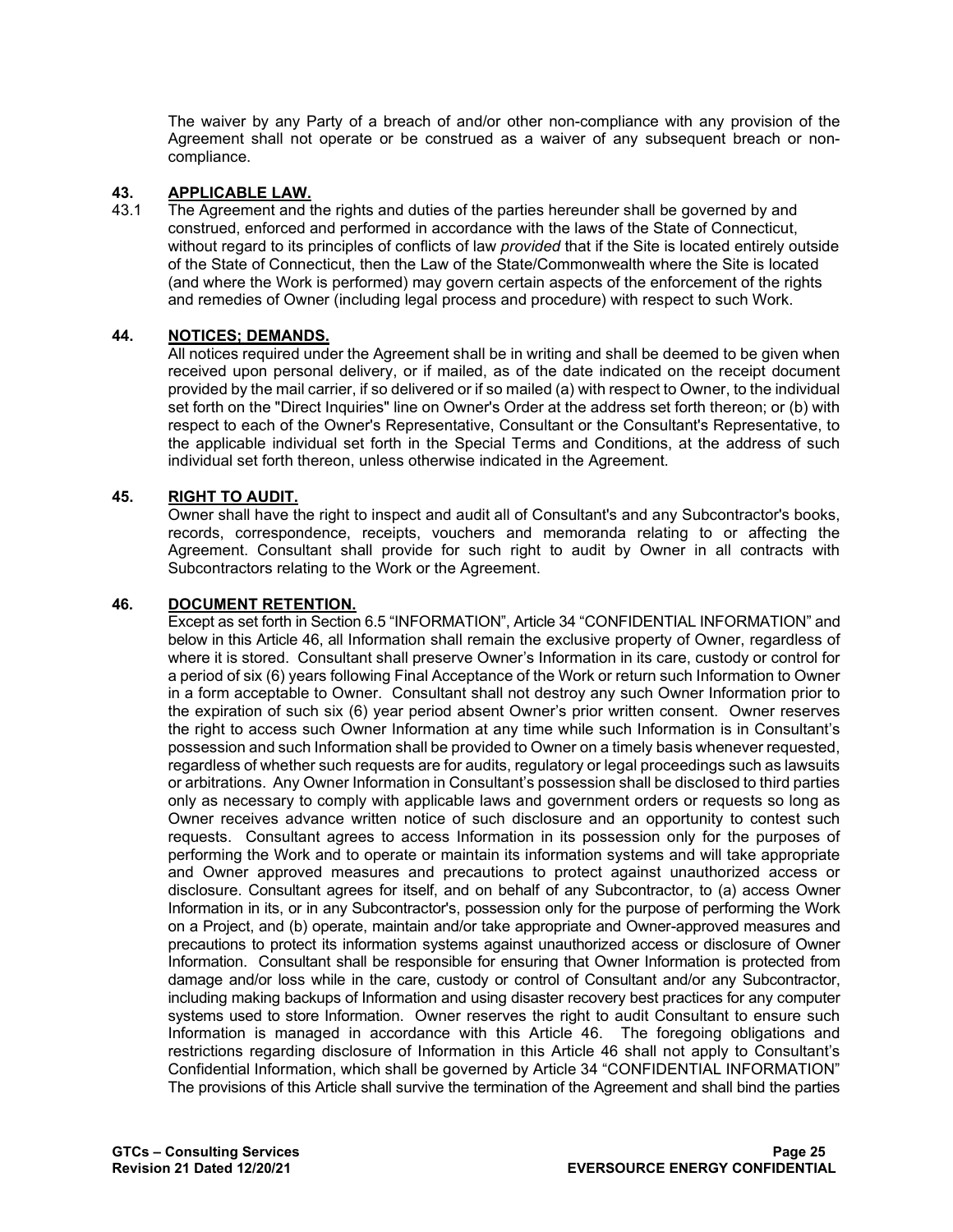and their successors and assigns.

# **47. SUPPLIER DIVERSITY AND SUBCONTRACTING PLAN.**

- 47.1. Owner fully supports the government's policies of ensuring that Small Disadvantaged Businesses (SDB), Women-Owned Small Businesses (WOSB), Service-Disabled Veteran-Owned Small Businesses (SDVOSB), Veteran-Owned Small Businesses (VOSB) and Businesses Located in and qualified as Historically Underutilized Business Zones (HUBZone) have maximum practicable opportunity to compete for contracts and subcontracts. Owner has and will continue to commit to filing annual subcontracting plans regarding the utilization of SDB, WOSB, SDVOSB, VOSB and HUBZone as contractors and subcontractors in accordance with Federal Acquisition Regulation (FAR) 52.219.
- 47.2. For all Work awarded to Contractor as a subcontractor under Owner's government contracts pursuant to FAR 19.704, Subcontracting Plan Requirements, and FAR Clause 52.219-9, Small Business Subcontracting Plan, Contractor shall be required to submit data and/or subcontracting plans regarding Contractor's utilization and intended utilization of such SB, SDB, WOSB, SDVOSB, VOSB and HUBZone during the term of the Agreement for such work as follows:

#### **Eversource Energy; Manager of Supplier Diversity Program; Procurement Department; P.O. Box 270; Hartford, CT 06141-0270.**

Contractor may be required to submit data and/or subcontracting plans upon request. Contractor shall supply requested documentation to Owner within a reasonable time after the request is made (but in no event more than fifteen (15) days after the request) and shall comply with such plan in performing the Work to the maximum practicable effort.

47.3. The text of FAR 52.219 may be accessed electronically at the following address: [https://www.acquisition.gov/far/.](https://www.acquisition.gov/far/) To the extent applicable to Work performed pursuant to a federal government Agreement, this Article 47 incorporates one or more clauses by reference, with the same force and effect as if they were given in full text.

# **48. PRIORITY OF DOCUMENTS**.

In the event of any conflict, inconsistency or ambiguity between or among the Agreement documents, the order of priority shall be: as follows, except as otherwise designated in advance and in writing by Owner: (1) Owner's Order; (2) Special Terms and Conditions (if any); (3) these General Terms and Conditions; (4) Specifications; and (5) any remaining documents referred to in the Agreement documents. The provisions of change orders and other changes, amendments, deletions, additions or other alterations to Agreement documents shall have the priority of the applicable Agreement documents to which they relate. In the absence of written direction from Owner to the contrary, the more/most stringent requirement of the Information included in the Specifications shall be deemed to apply in the event of any inconsistency, conflict, or ambiguity between or among two or more requirements therein.

# **49. SEVERABILITY.**

In the event that any provision of the Agreement is deemed invalid or unenforceable, it shall be modified to the extent necessary to make it valid and enforceable. The remaining provisions of the Agreement shall remain fully enforceable notwithstanding the unenforceability of any individual provision.

#### **50. FINANCIALS.**

Upon written request by Owner, Consultant shall furnish the Owner, the Consultant's financial statements, including the accompanying notes thereto, for the immediately preceding quarter or fiscal year, as Owner requests, throughout the term of this Agreement. Such financial statements shall be prepared and certified internally by the chief financial officer of the Consultant and shall be reviewed annually by an independent certified public accountant hired by Consultant. All such non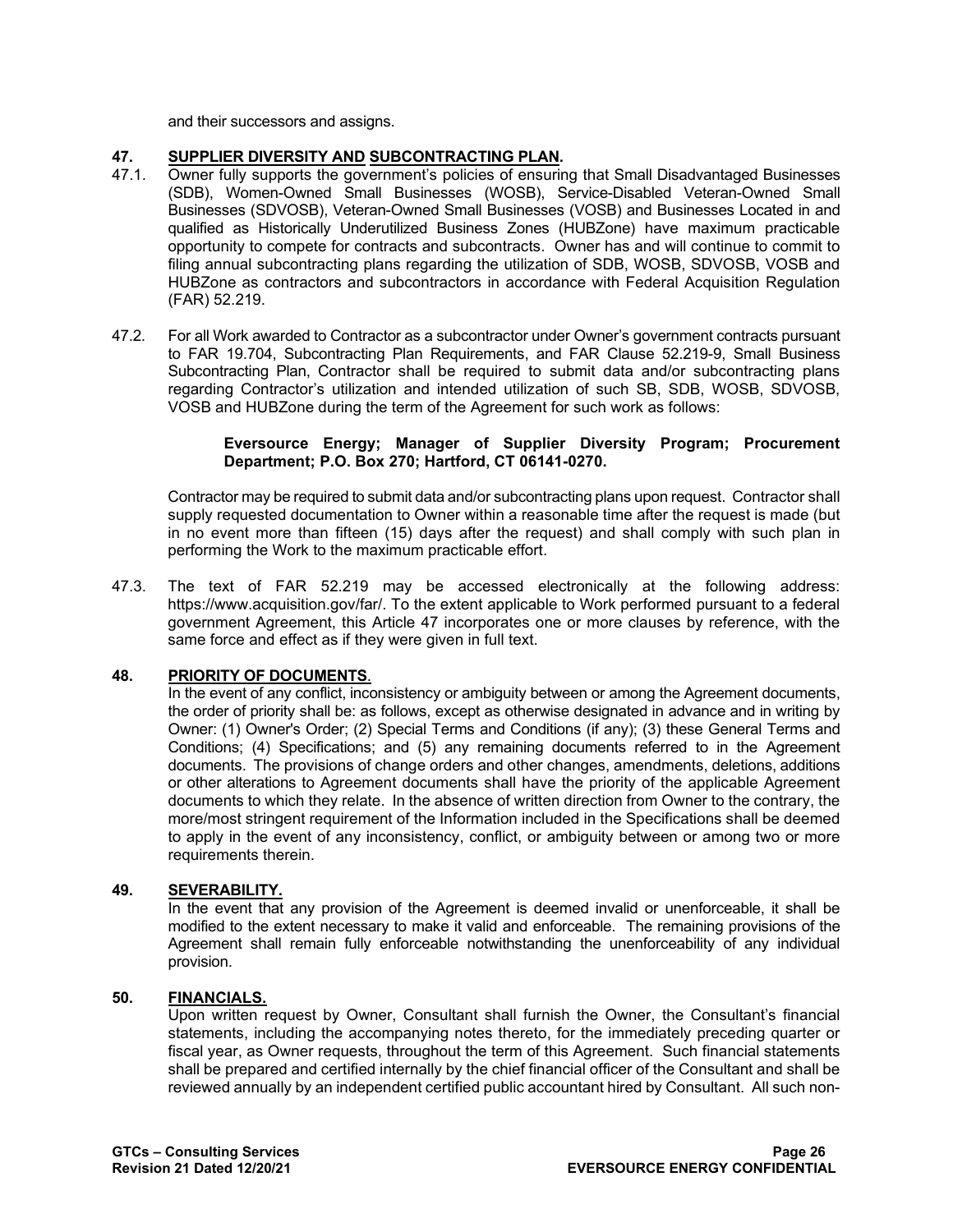public financial information shall be considered Consultant's Confidential Information.

# **51. PERFORMANCE ASSURANCE**.

- 51.1 Owner may require prior to the signing of the Agreement that Consultant provide performance assurance in favor of Owner with respect to all or any portion of the Work, in an amount and form and from an issuer satisfactory to Owner. Unless otherwise specified by Owner, such performance assurance shall remain in effect until the expiration of the warranty period for the applicable Work. In Owner's sole and exclusive discretion, Consultant shall increase the amount available to Owner on account of such then outstanding performance assurance within ten (10) days after written notice to Consultant. The Agreement compensation shall include Consultant's cost of procuring such performance assurance but shall not include any cost for Consultant's extension of such performance assurance due to failure of Consultant to complete Work in accordance with the applicable Work schedule.
- 51.2 Owner reserves the right to supplement these terms and conditions with provisions regarding liquidated damages as stated or referenced in the Order.

# **52. NO GIFTS OR INDUCEMENTS.**

Consultant warrants and represents to Owner that neither it nor its Consultant Resources have either provided or offered to provide any gifts, payments, or other inducements to any officer, employee or agent of Owner for any purpose. Consultant shall not provide or offer any gifts, payments, or other inducements to any officer, employee or agent of Owner for any purpose and shall ensure that no employee or agent of Consultant offers any such gifts, payments or inducements. Consultant also represents and warrants to Owner that it and its Consultant Resources has neither provided nor offered to provide any gifts, payments, or other inducements to any government official, employee or agent in violation of any laws or regulations, including the Foreign Corrupt Practices Act.

# **53. MOONLIGHTING RESTRICTION.**

Consultant shall neither employ, nor knowingly permit subcontractors to employ, Owner employees to perform the Work while the employees are employed by Owner.

# **54. CONFLICTS OF INTEREST**

Contractor shall disclose to Owner any potential conflict of interest between the Contractor and Owner, and receive written permission from Owner prior to entering into any business transactions. Examples may include: 1) Contractor who has business or non-business relationships with Owner employees who can make decisions impacting Contractor's business; 2) Owner employees or their family members who have an ownership interest in Contractor's business; or (3) Contractor employees or their family members who serve as an officer, director, employee, agent or consultant of Owner or any Owner Affiliate. This policy also applies to any Subcontractor of Contractor who performs Work.

# **55. RESERVED.**

# **56. RESERVED.**

# **57. INTERPRETATION AND CAPTIONS.**

The parties acknowledge that (a) they are of equal bargaining strength and have jointly participated in the preparation of the Agreement; and (b) any rule of construction to the effect that ambiguities are to be resolved against the drafting Party shall not apply in the interpretation of the Agreement, any portion thereof, or any amendments thereto. The captions for the Sections and Articles contained in the Agreement have been inserted for convenience only and form no part of the Agreement and shall not be deemed to affect the meaning or construction of any covenants, agreements, conditions or terms of the Agreement.